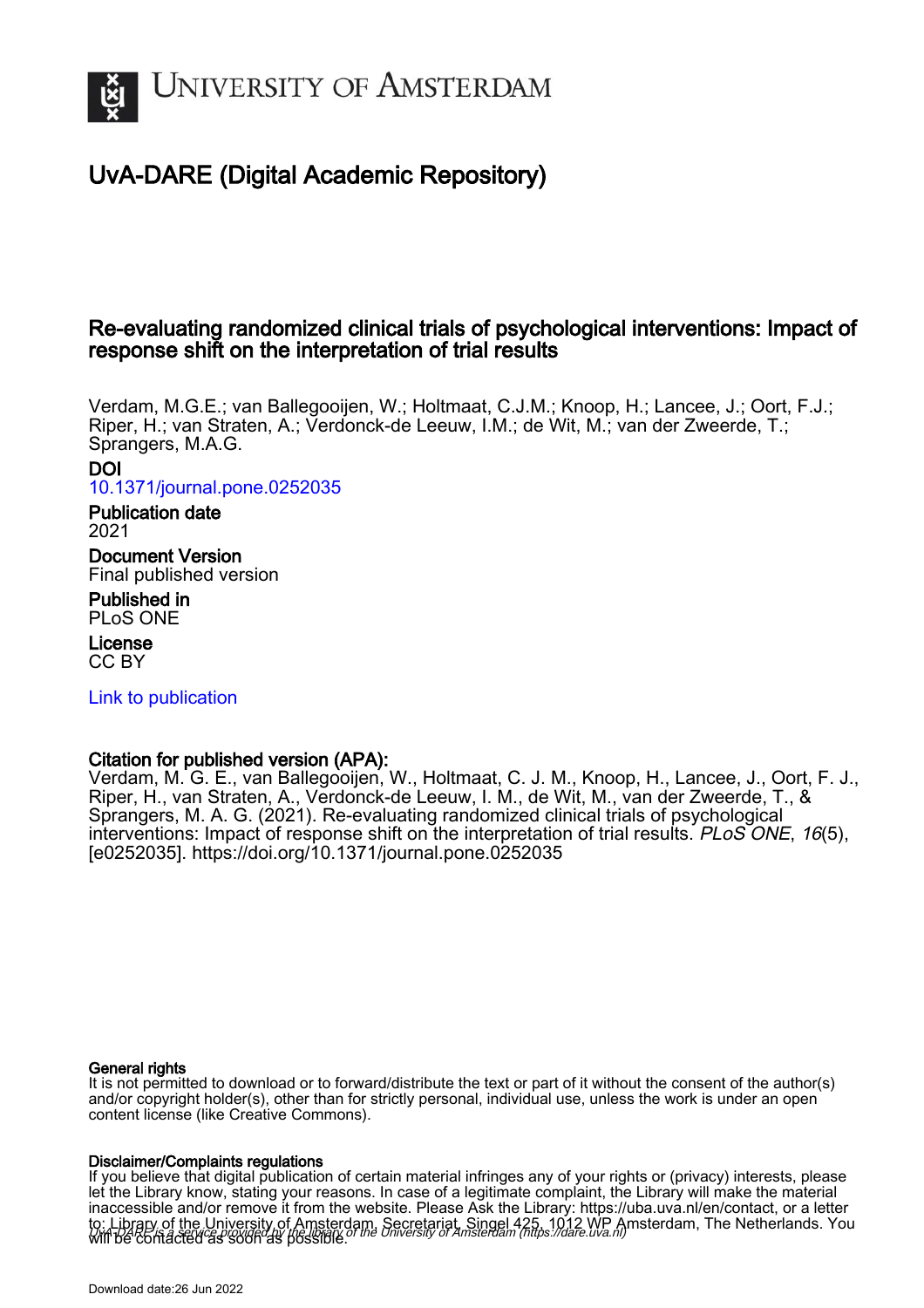

# **G** OPEN ACCESS

**Citation:** Verdam MGE, van Ballegooijen W, Holtmaat CJM, Knoop H, Lancee J, Oort FJ, et al. (2021) Re-evaluating randomized clinical trials of psychological interventions: Impact of response shift on the interpretation of trial results. PLoS ONE 16(5): e0252035. [https://doi.org/10.1371/journal.](https://doi.org/10.1371/journal.pone.0252035) [pone.0252035](https://doi.org/10.1371/journal.pone.0252035)

**Editor:** Ali Montazeri, Iranian Institute for Health Sciences Research, ISLAMIC REPUBLIC OF IRAN

**Received:** January 21, 2021

**Accepted:** May 8, 2021

**Published:** May 25, 2021

**Peer Review History:** PLOS recognizes the benefits of transparency in the peer review process; therefore, we enable the publication of all of the content of peer review and author responses alongside final, published articles. The editorial history of this article is available here: <https://doi.org/10.1371/journal.pone.0252035>

**Copyright:** © 2021 Verdam et al. This is an open access article distributed under the terms of the Creative Commons [Attribution](http://creativecommons.org/licenses/by/4.0/) License, which permits unrestricted use, distribution, and reproduction in any medium, provided the original author and source are credited.

**Data Availability Statement:** The data that were used for the analyses presented in the current

RESEARCH ARTICLE

# Re-evaluating randomized clinical trials of psychological interventions: Impact of response shift on the interpretation of trial results

M. G. E. Verdam⊕<sup>1,2</sup>\*, W. van Ballegooijen<sup>3</sup>, C. J. M. Holtmaat<sup>3</sup>, H. Knoop<sup>1,4</sup>, J. Lancee<sup>5</sup>, F. J. Oort<sup>6</sup>, H. Riper®<sup>3,7</sup>, A. van Straten<sup>3,7</sup>, I. M. Verdonck-de Leeuw<sup>3,7,8</sup>, M. de Wit<sup>7</sup>, T. van der **Zweerde3 , M. A. G. Sprangers1**

**1** Department of Medical Psychology, Amsterdam University Medical Centers, Amsterdam Public Health Research Institute, University of Amsterdam, Amsterdam, The Netherlands, **2** Department of Methodology and Statistics, Institute of Psychology, Leiden University, Leiden, The Netherlands, **3** Department of Clinical, Neuro-, & Developmental Psychology, Faculty of Behavioural and Movement Sciences, Vrije Universiteit Amsterdam, Amsterdam, The Netherlands, **4** Department of Medical Psychology, Expert Center for Chronic Fatigue, Amsterdam Public Health Research Institute, VU University Medical Center, Amsterdam, The Netherlands, **5** Department of Clinical Psychology, Faculty of Social and Behavioural Sciences, University of Amsterdam, Amsterdam, The Netherlands, **6** Research Institute of Child Development and Education, University of Amsterdam, Amsterdam, The Netherlands, **7** Mental Health, Amsterdam Public Health Research Institute, Amsterdam, The Netherlands, **8** Department of Otolaryngology-Head and Neck Surgery, Amsterdam University Medical Centers, Vrije Universiteit Amsterdam, Amsterdam, The Netherlands

\* m.g.e.verdam@amsterdamumc.nl

# Abstract

# **Background**

Effectiveness of psychological treatment is often assessed using patient-reported health evaluations. However, comparison of such scores over time can be hampered due to a change in the meaning of self-evaluations, called 'response shift'. Insight into the occurrence of response shift seems especially relevant in the context of psychological interventions, as they often purposefully intend to change patients' frames of reference.

# **Aims**

The overall aim is to gain insight into the general relevance of response shift for psychological health intervention research. Specifically, the aim is to re-analyse data of published randomized controlled trials (RCTs) investigating the effectiveness of psychological interventions targeting different health aspects, to assess (1) the occurrence of response shift, (2) the impact of response shift on interpretation of treatment effectiveness, and (3) the predictive role of clinical and background variables for detected response shift.

# **Method**

We re-analysed data from RCTs on guided internet delivered cognitive behavioural treatment (CBT) for insomnia in the general population with and without elevated depressive symptoms, an RCT on meaning-centred group psychotherapy targeting personal meaning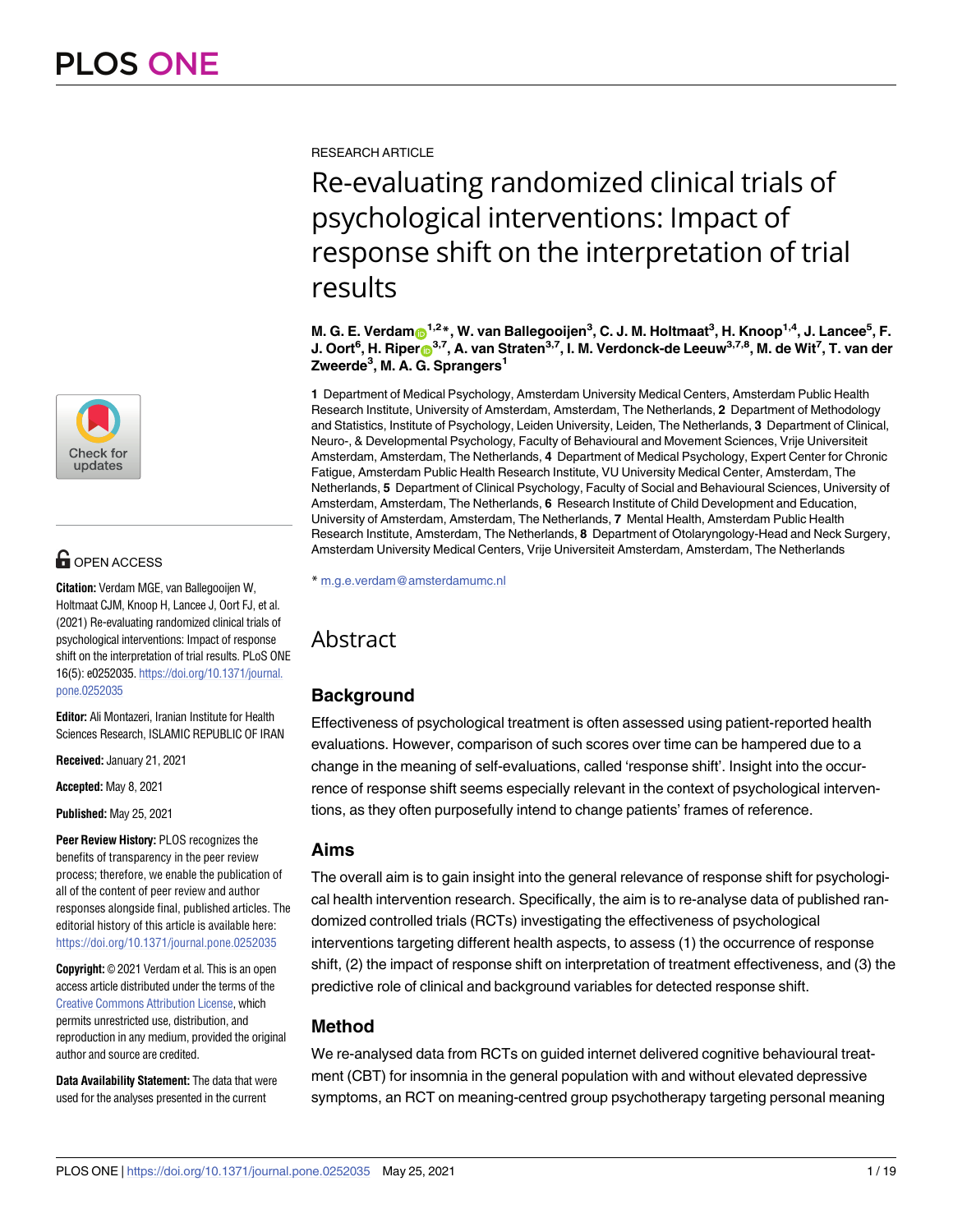<span id="page-2-0"></span>paper are available through the first author's Open Science Framework page at [https://osf.io/fv8c5/.](https://osf.io/fv8c5/)

**Funding:** This research was supported by a grant from the Mental Health Alliance Fund provided by the Amsterdam Public Health Research Institute (APH; <http://www.amsterdam-public-health.org>). Grant registration number Amsterdam UMC: V.2018.29. The funder had no role in study design, data collection and analysis, decision to publish, or preparation of the manuscript.

**Competing interests:** The authors have declared that no competing interests exist.

for cancer survivors, and an RCT on internet-based CBT treatment for persons with diabetes with elevated depressive symptoms. Structural equation modelling was used to test the three objectives.

#### **Results**

We found indications of response shift in the intervention groups of all analysed datasets. However, results were mixed, as response shift was also indicated in some of the control groups, albeit to a lesser extent or in opposite direction. Overall, the detected response shifts only marginally impacted trial results. Relations with selected clinical and background variables helped the interpretation of detected effects and their possible mechanisms.

#### **Conclusion**

This study showed that response shift effects can occur as a result of psychological health interventions. Response shift did not influence the overall interpretation of trial results, but provide insight into differential treatment effectiveness for specific symptoms and/or domains that can be clinically meaningful.

# **Introduction**

Psychological interventions play an important role in the promotion of good health, which The World Health Organization (WHO) defines as a 'state of complete physical, mental and social well-being and not merely the absence of disease or infirmity'. That is, psychological interventions aim to induce behavioral, cognitive and/or emotional changes that are targeted to help attain good health and therefore improve general wellbeing and quality of life [cf. [1](#page-17-0), [2](#page-17-0)].

Effectiveness of psychological interventions is often assessed through self-assessment. That is, individuals are asked to rate their own level of functioning or health. Comparison of such self-assessed health scores over time between treatment- and control groups are used to examine treatment effectiveness. However, the evaluation and interpretation of treatment effectiveness can be hampered due to the occurrence of 'response shift' [\[3\]](#page-17-0). Response shift refers to a change in the meaning of self-evaluations, that can potentially invalidate the comparison of self-evaluations over time. Sprangers and Schwartz [\[4](#page-17-0)] distinguish three types of response shift. *Recalibration* refers to a change in respondents' internal criteria with which they assess the construct of interest. For example, after intervention, the response "occasionally" on an item about feelings of sadness may represent another level of depression than before intervention because the meaning of "occasionally" has changed. *Reprioritization* refers to a change in the relative importance of subdomains or aspects of the construct of interest. For example, after intervention, the scores on an item about perceiving to be disliked by others may become less important to the measurement of depression. *Reconceptualization* refers to a change in the meaning of the target construct. For example, after intervention, the concept of "depression" may include somatic components (e.g. sleep problems) that were not part of the meaning of the concept of depression for the same respondents before intervention. When response shift occurs, changes over time are not just indicative of changes in health, but also of changes in the meaning of the self-evaluations. That is, people with similar health over time may nevertheless score differently on health-measures because the meaning of their self-evaluations has changed. Or, vice versa, similar scores on health-measures are not necessarily indicative of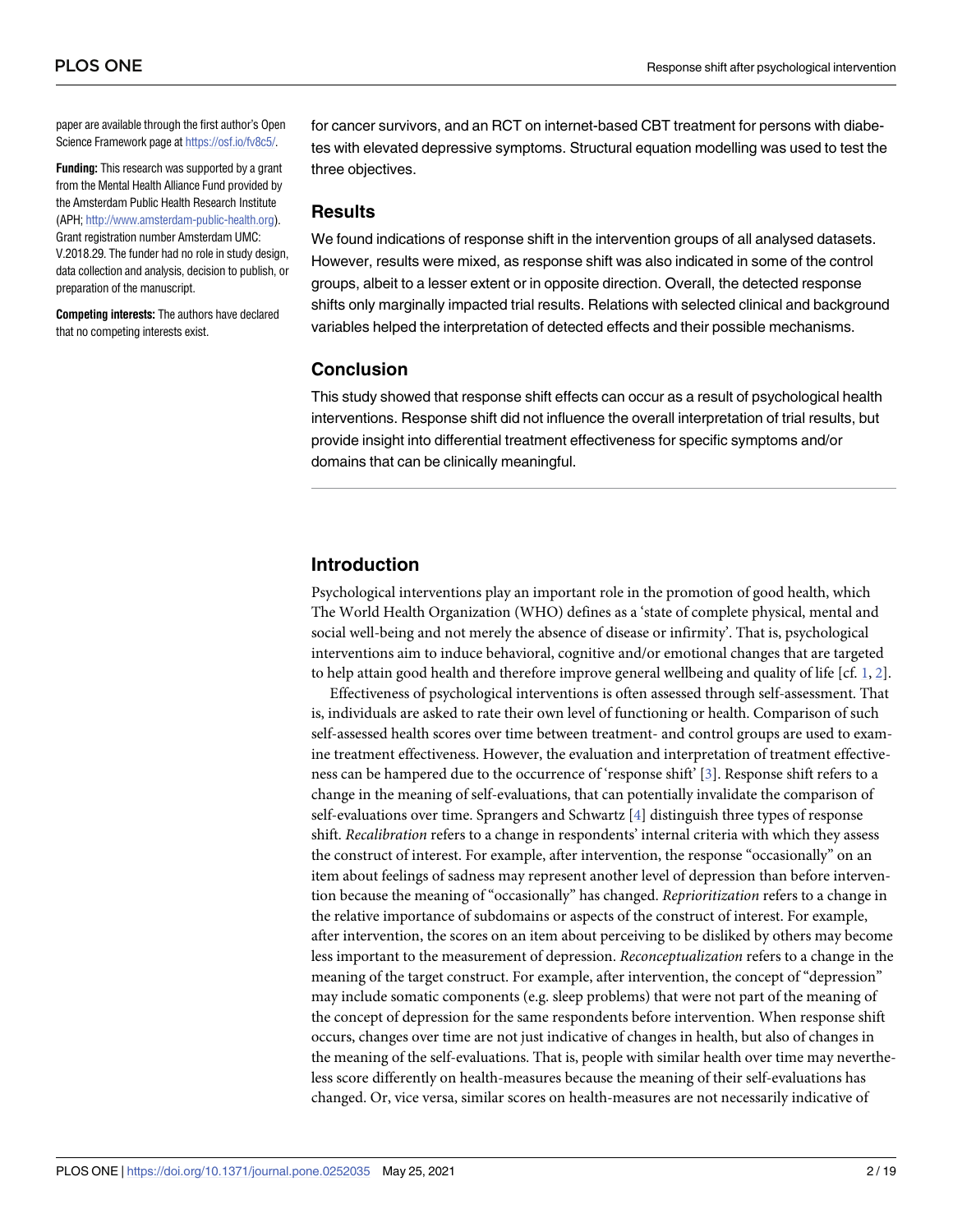<span id="page-3-0"></span>stable health, but instead are the result of a change in meaning. In other words, response shifts may contaminate treatment effects (reduce or amplify), and therefore need to be taken into account when evaluating and interpreting treatment effectiveness.

Psychological interventions aimed at improving health may induce response shifts as they often purposefully intend to change patients' frames of reference and values. For example, psychoeducation may be intended to change patients' interpretations of (the severity of) events, and cognitive restructuring in CBT is specifically aimed to change patients' thinking patterns. Hence, response shifts can also be considered beneficial treatment effects [[5,](#page-17-0) [6\]](#page-17-0). Insight into the occurrence of response shifts is thus not only important for the valid and detailed evaluation of intervention effects but may also enhance our understanding of the effectiveness of interventions.

Literature on the investigation of response shift focusses mostly on the effect of major health events and/or medical interventions, e.g. the occurrence of response shift after surgery or radiotherapy in patients with cancer [see [7](#page-17-0)–[9](#page-17-0) for overviews]. To our knowledge, these are the only studies that investigated the occurrence of response shift as a result of psychological interventions. The first investigated the occurrence of response shift in measures of depression from a randomized clinical trial (RCT) that included both medical and psychotherapy treatment groups [\[10\]](#page-17-0). They found substantial response shift, particularly in the psychotherapy groups, and concluded that these results may confound measures of treatment efficacy. Another study [\[11\]](#page-17-0) showed that the occurrence of recalibration response shift inflated treatment effectiveness in measures of depression from students who received CBT from their school counsellors. Smith et al. [[12](#page-17-0)] detected several indications of response shift in self-report measures of psychological distress from help-seeking problem gamblers who received CBT, but did not report on the impact of response shift on estimated treatment effect. Finally, Carlier at al. [\[13\]](#page-17-0) investigated response shift in self-reported psychological distress from psychiatric outpatients who received psychotherapy (mainly CBT), pharmacotherapy, or a combination of both. They found several indications of reprioritization and reconceptualization, but these response shifts did not impact the assessment of treatment effectiveness. In summary, in all four studies response shift was detected, but the results regarding the impact of response shift on treatment effectiveness were mixed. Also, due to heterogeneity in the type of interventions included in the study by Carlier et al. [\[13\]](#page-17-0), and a lack of control conditions in all four studies, it is difficult to determine whether response shift is induced by psychological interventions or occurs as a result of the natural course of time. Moreover, these studies did not investigate variables that could predict the occurrence of response shift. Thus, although some evidence of the occurrence of response shift as a result of psychological interventions exist, there is still a lack of knowledge about treatment-induced response shift in the context of psychological interventions, whether or how they affect the interpretation of treatment effectiveness, and if it can be predicted which respondents are especially prone to experience response shift.

The overall objective of this study is to use secondary data analysis of published randomized controlled trials (RCTs) investigating the effectiveness of psychological interventions targeting different health aspects, to investigate the occurrence of response shift. This study was intended as a proof-of-principle, in order to gain insight into the general relevance of response shift for psychological health intervention research. Therefore, we have used available datasets that cover different patient groups and psychological interventions. The selected sample consisted of data from RCTs on guided internet delivered cognitive behavioural treatment (CBT) for insomnia in the general population with  $[14]$  and without  $[15]$  elevated depressive symptoms, an RCT on meaning-centered group psychotherapy targeting personal meaning for cancer survivors [[16](#page-18-0)], and from an RCT on guided internet-based CBT treatment for persons with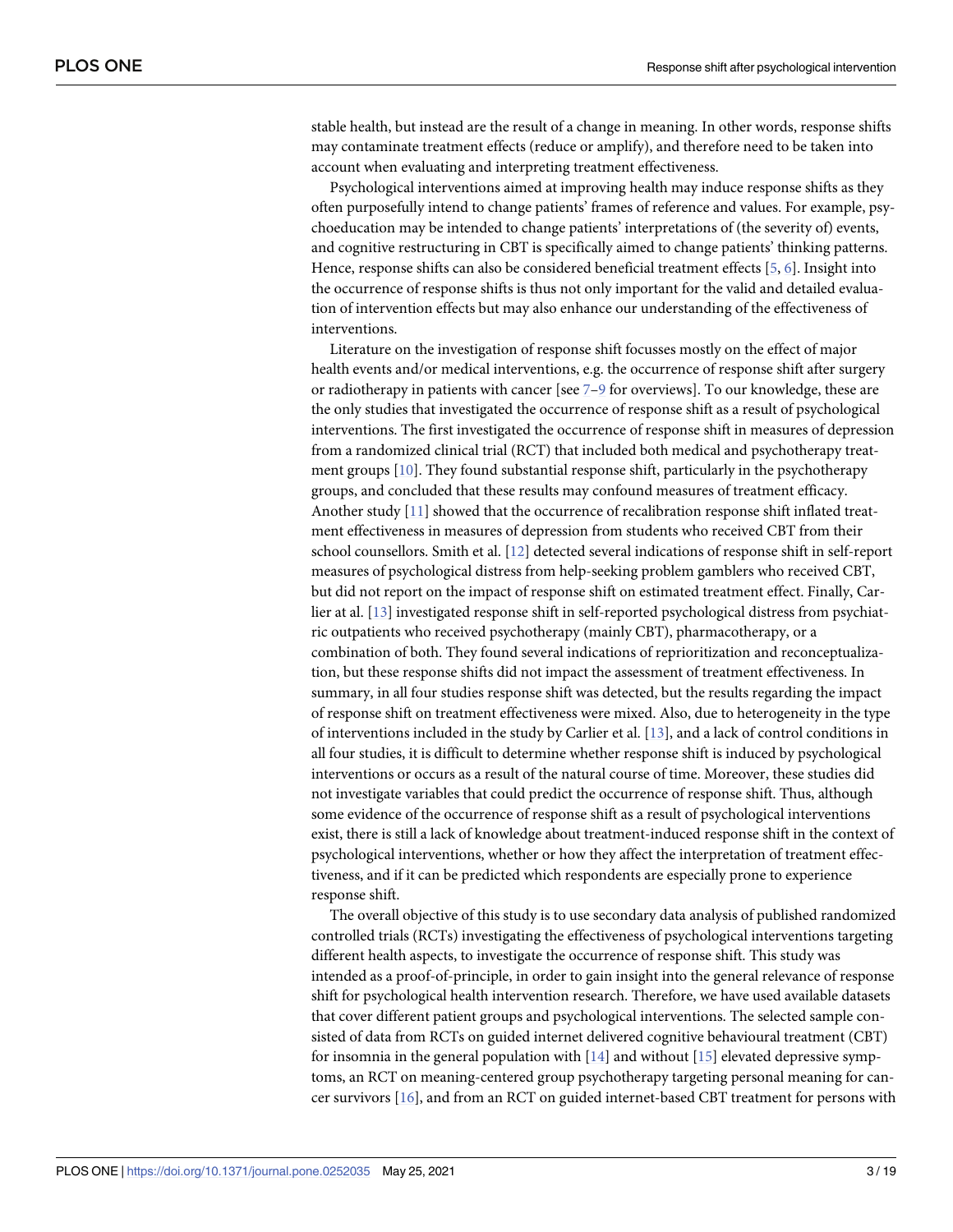<span id="page-4-0"></span>diabetes with elevated depressive symptoms [[17](#page-18-0)]. All these RCTs indicated that the interventions are effective with medium to large effect sizes using conventional analyses, e.g. (multilevel) regression analyses, that do not take into account response shift. For the current study, we formulate the following hypotheses. First, we hypothesize that response shifts occur in the primary self-reported outcomes. As we hypothesize that response shift is induced by psychological treatment, we expect response shift to occur only in the intervention groups, and not in the control groups. Second, the detected response shifts are hypothesized to be clinically meaningful in that they substantially impact the assessment of change. That is, when response shift is taken into account, we expect the treatment effects to be different (reduced or amplified). Moreover, as a third aim of this study, we will investigate the potential predictive role of clinical and background variables for the occurrence of response shift.

## **Method**

We re-analysed data from the four above mentioned published RCTs. This convenience sample data-sets were selected based on the following criteria: 1) the RCT results indicate effectiveness of the psychological intervention; and thus 2) response shift may have occurred; 3) total number of included patients *>* 100; and 4) availability of clinical and background information that can be included as explanatory variables. Because we are interested in mechanisms of change induced by psychological treatment, we excluded individuals in the treatment groups who did not follow sufficient intervention sessions (as defined in close collaboration with the respective trial-authors; see for more details below), and individuals in the control groups who indicated to have received (other) psychological treatment at post-assessment. Assessments in all trials were performed before randomization (baseline) and after the intervention or waiting period (post-assessment). We only included participants that completed both assessments. All trials were approved by the relevant Medical Ethical Committee, i.e. the Ethics Review Board of the University of Amsterdam (registration no. 2016-CP-7263), the Medical Ethics Committee of the VU Medical Centre Amsterdam (registration no. 2015/258), the Medical Ethics Committee of the Leiden University Medical Centre (registration no. P10.241), and the Medical Ethics Committee of the VU University Medical Centre (Registration no. 2007/47) respectively. Patients provided written informed consent prior to their participation (see the protocol papers [[18](#page-18-0)–[20\]](#page-18-0) and Trial Register NTR6049 for more details regarding the methods of the four trials).

# **CBT for insomnia dataset**

**Patients.** The CBT for insomnia dataset consisted of two combined datasets. The first trial [\[14\]](#page-17-0) consisted of 104 adult patients with insomnia disorder and suffering from (subclinical) symptoms of depression, randomized to a 5-session guided online treatment 'i-Sleep' including sleep diary monitoring ( $n = 52$ ) or control group ( $n = 52$ ; sleep diary monitoring control group without intervention). The second trial  $[15]$  $[15]$  $[15]$  consisted of a total of 134 adult patients with insomnia disorder recruited through general practices who were randomized to the same 5-session guided online i-Sleep treatment ( $n = 69$ ) or control group ( $n = 65$ ; care-as-usual control group without further interference). As both trials offered the same intervention, and were assumed to induce similar processes of change, we combined data from both trials to increase sample size; we refer to the combined dataset as the 'CBT for insomnia dataset'. Assessments were performed online, before randomization (baseline) and 8 [[15](#page-18-0)] or 9 weeks [\[14\]](#page-17-0) after the intervention or waiting period (post-assessment). For more information regarding in- and exclusion criteria and recruitment methods see [\[14,](#page-17-0) [15\]](#page-18-0) respectively. The combined dataset consisted of 121 participants in the intervention group, of whom 91 participants (75%) fulfilled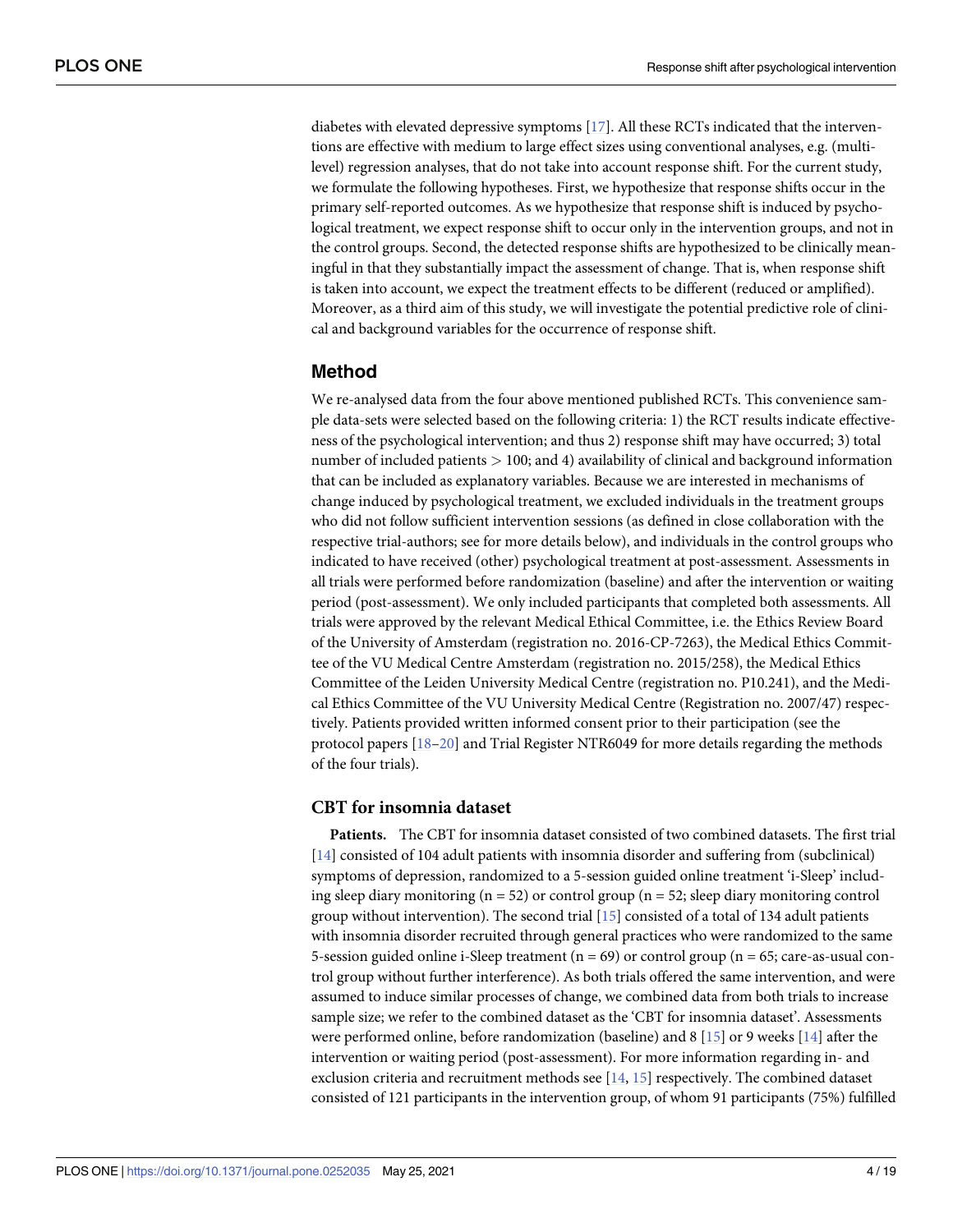<span id="page-5-0"></span>the criteria of 'completer' (followed 4 out of 5 sessions; as this was considered to be an adequate dose of CBT as no new information is offered in session 5), and 77 of those 91 participants completed post-assessment. The control group consisted of 117 participants, of whom 2 participants (2%) were excluded because they reported to have received an alternative psychological treatment, and a total of 86 participants completed post-assessment.

Intervention. The online intervention i-Sleep consisted of five sessions of CBT for insomnia [\[20,](#page-18-0) [21\]](#page-18-0). The five sessions focused on (1) sleep hygiene and lifestyle, (2) stimulus control and sleep restriction therapy (in which the time in bed is restricted to the average time slept in the last week (with a 5-h minimum), with the aim of increasing the time in bed spent asleep and decreasing time in bed spent awake, (3) relaxation, (4) cognitive therapy addressing dysfunctional thoughts about sleep, and (5) relapse prevention [[20](#page-18-0)]. Online guidance entailed feedback on exercises, discussing sleep restriction therapy/bedtimes based on the diary patients had to keep, and motivating participants to persevere the treatment. Patients in the control condition were offered i-Sleep after completing post-assessment [[14](#page-17-0)] or 6 months after inclusion [\[15\]](#page-18-0).

**Primary outcome.** Insomnia severity was measured using the insomnia severity index (ISI; [[22](#page-18-0)]). The ISI consists of seven items that assess the nature, severity and the impact of insomnia symptoms (see S1 Table in S1 [Appendix\)](#page-16-0). Items are scored on a 5-point Likert scale, with higher scores indicating more severe insomnia symptoms. The ISI has good internal consistency (Cronbach's  $\alpha$  = 0.78) and is sensitive to changes in perceived sleep difficulties over time [[23](#page-18-0)].

**Predictors.** As possible predictors of response shift effects we included: the trial type (insomnia only trial, versus insomnia with comorbid depression trial), age, anxiety (as measured with the Anxiety subscale of the Hospital Anxiety and Depression Scale (HADS-A; seven items on a four-point Likert scale, scores ranging 0–21, higher scores indicating higher levels of anxiety; [[24](#page-18-0)]), and sleep-efficiency (percentage of sleep of the total time in bed; calculated from the online patients' sleep-diary records).

#### **Personal meaning for cancer survivors dataset**

**Patients.** A total of 170 cancer survivors with a need for psychological support were randomly assigned to one of the three study arms: meaning-centred group psychotherapy for cancer survivors to improve personal meaning (MCGP-CS;  $n = 57$ ), supportive group psychotherapy (SGP;  $n = 56$ ), or control group ( $n = 57$ ; care-as-usual control group without group intervention). As our aim was to investigate the process of change induced by the primary psychological treatment as compared to the control group, we only included data from patients in the MCGP-CS and control groups. Assessments were performed before randomization (baseline) and 9 weeks after the intervention or waiting period (post-assessment); questionnaires were filled out online or via pen and paper based on patients preference. In the treatment group, a total of 45 participants (79%) fulfilled the criteria of 'completers' (followed at least 4 out of 8 sessions; as completion of at least 4 sessions was considered to be sufficient to transfer the essential elements of the MCGP-CS treatment), and all participants completed post-assessment. Participants in the control group did not receive alternative treatments, but 13 participants did not complete post-assessment, thus a total of 44 participants had complete data. For more information regarding the methods of this trial see  $[16, 18]$  $[16, 18]$  $[16, 18]$ .

**Intervention.** The main purpose of MCGP-CS is to sustain or enhance a sense of meaning or purpose in a patient's life, in order to cope better with the consequences of cancer. Theoretically, enhanced meaning is considered to be the catalyst of positive psychological outcomes. MCGP-CS is a manualized eight-week intervention that makes use of didactics such as a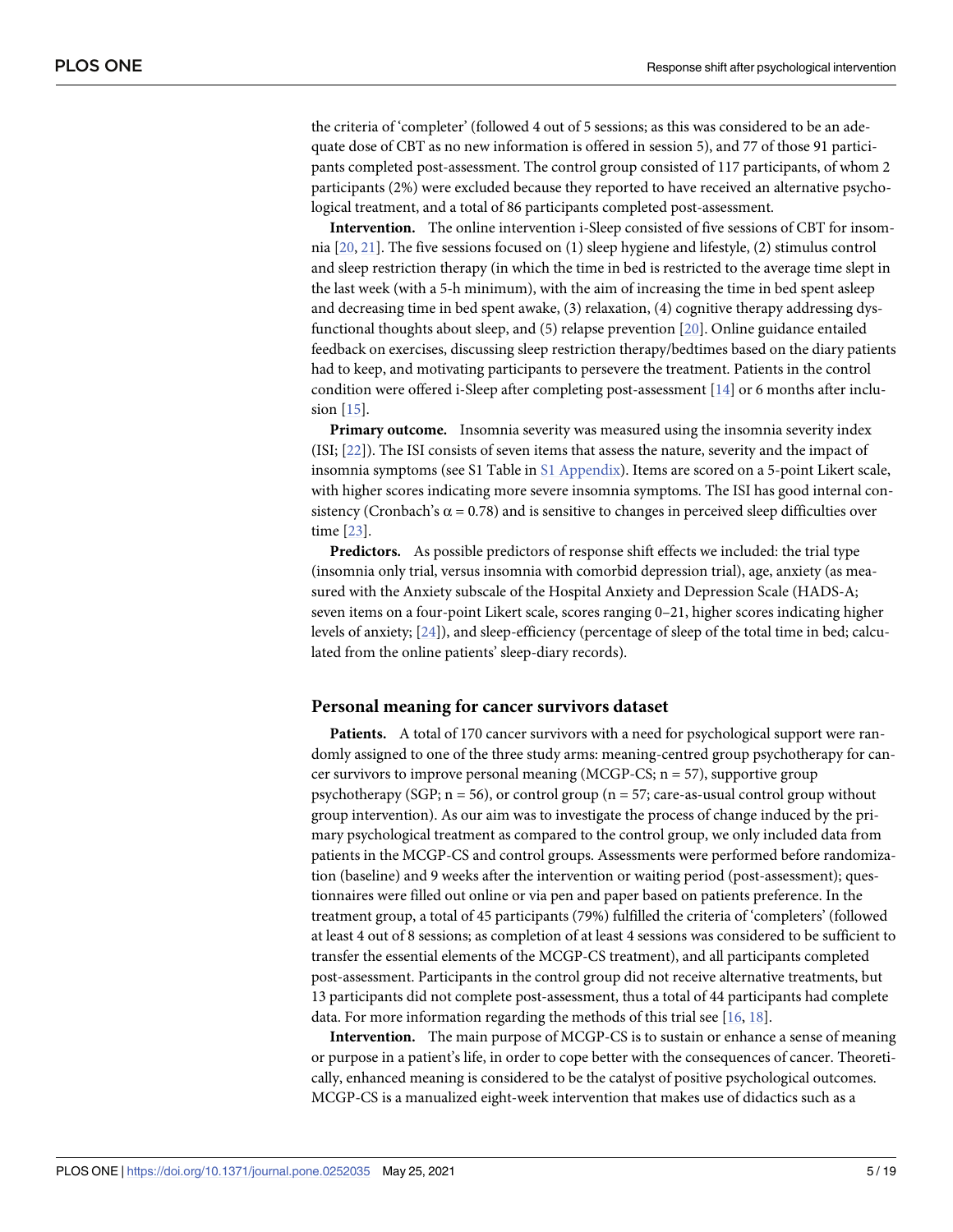<span id="page-6-0"></span>personal workbook called 'Life lessons portfolio' containing homework-exercises, group discussions and experiential exercises that focus around themes related to meaning and cancer survivorship. The sessions lasted two hours each and were held weekly. The participants used the Life lessons portfolio to complete homework assignments every week. MCGP-CS was led by a psychotherapist with considerable experience in treating patients with cancer. Each session addressed a theme related to the concepts and sources of meaning, for example 'meaning before and after cancer', or 'attitudinal sources of meaning: encountering life's limitations'.

**Primary outcome.** Personal meaning was assessed with the personal meaning profile-Dutch version (PMP-DV) [\[25\]](#page-18-0). The PMP-DV consists of 39 items scored on a 7-point Likert scale, that yield the following five subscales: relation with God/higher order (RG; 8 items), dedication to life (DL; 11 items), fairness of life (FL; 8 items), goal orientation (GO: 6 items), and relations with others (RO; 6 items) (see S4 Table in S1 [Appendix](#page-16-0) for an overview of the items per subscale). The subscale scores are computed as mean item scores, with higher scores indicating more personal meaning.

**Predictors.** Age and religiousness (yes/no) were included as possible predictors for the detected response shift.

#### **CBT for depressive symptoms in patients with diabetes dataset**

Patients. A total of 255 adult persons with diabetes with elevated depressive symptoms were randomly assigned to an internet-based CBT treatment  $(n = 130)$  or a control group (n = 125; waitlist control group). Assessments were performed online, before randomization (baseline) and 8 weeks after the intervention or waiting period (post-assessment). A total of 62 participants (48%) in the treatment group fulfilled the criteria for 'completers' (completed at least 5 out of 8 sessions; because all core concepts were explained in sessions 1 to 5), of whom 54 participants completed post-assessment. From the control group a total of 117 participants did not follow other psychological treatment, and 92 participants also completed post-assessment. For more information regarding the methods of this trial see [\[17\]](#page-18-0).

**Intervention.** Participants individually went through eight consecutive online lessons that provided written and spoken information and videos of diabetes patients with depression explaining how they learned from the course. Coaches (certified health psychologists) provided feedback on homework assignments. Feedback was to a large degree standardized and consisted of a concise, constructive reply on the applied CBT techniques, and meant to help patients understand and apply the CBT skills in daily practice. Participants allocated to the waiting list control group were offered the Web-based intervention if they still had elevated depressive symptoms 12 weeks after randomization.

**Primary outcome.** Symptoms of depression were assessed with the centre for epidemiological studies depression scale (CES-D), a widely used 20-item self-report instrument. Respondents are asked to indicate the frequency with which they experienced depressive symptoms in the preceding week. The total score ranges from 0 to 60, with higher scores indicating more severe depression and scores of *>*16 representing a clinically significant level of depressive symptoms. Previous research [\[26,](#page-18-0) [27\]](#page-18-0) has shown that the items can be grouped into four distinct aspects of depression, namely: depressed affect (DA; 7 items), well-being (WB; 4 items), somatic symptoms (SS; 7 items), and interpersonal problems (IP; 2 items) (see S5 Table in S1 [Appendix](#page-16-0) for an overview of the items per subscale). For analyses in the current paper, we use these four subscale scores (calculated as mean item scores), where higher scores indicate higher levels of depressive symptoms.

**Predictors.** As possible predictor of detected response shift effects we included diabetes distress at baseline as measured with the Dutch version of the problem areas in diabetes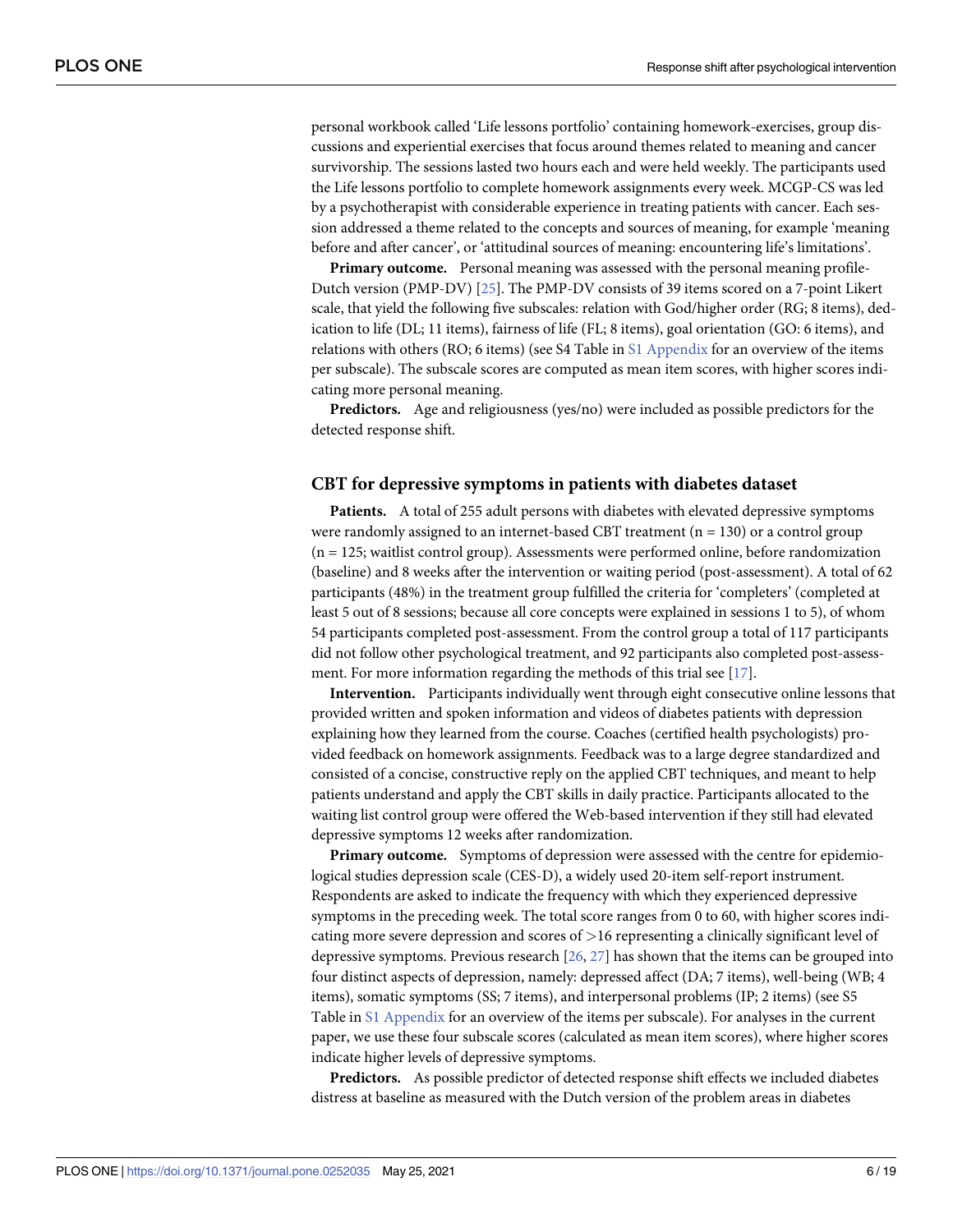<span id="page-7-0"></span>(PAID) scale, a widely used 20-item self-report questionnaire [\[28\]](#page-18-0). Items pertain to negative emotions related to living with diabetes, rated on a 5-point Likert scale, ranging from 0 ("not a problem") to 4 ("a serious problem"). Sum scores are converted to a 0–100 scale, with higher scores indicating higher distress.

#### **Statistical analyses**

Structural Equation Modelling (SEM) was used to investigate response shift in the primary outcome variable for both treatment- and control groups in all three datasets. The SEM approach for the investigation of response shift [\[29\]](#page-18-0) uses a factor modelling framework to model the relations between observed variables (i.e. questionnaire scores) and the construct that the observed variables aim to measure (i.e. insomnia severity, personal meaning and depression respectively). When the factor model is applied to data from both baseline and follow-up measures, change in specific model parameters can be used to operationalize response shift effects that can be distinguished from change in the underlying construct of interest. Moreover, other variables can be included in the model to explain possible response shifts. The SEM procedure to investigate the occurrence of response shift and its possible impact on treatment effects included the following five steps: (1) establishing a measurement model, (2) overall test of response shift, (3) detection of specific response shift, (4) assessment of change in the construct of interest while taking into account possible response shift, and (5) inclusion of clinical- and background variables to predict the occurrence of response shift. It was used to test the three objectives:  $(1)$  the occurrence of response shift (steps  $1-3$ ),  $(2)$  the impact of response shift on the treatment effects (step 4), and (3) the predictive role of background variables. All statistical analyses were performed for each of the three datasets separately, with multigroup models to investigate and compare change and possible response shift in both the treatment and control groups. Data- and syntax files that were used for the reported analyses are available from the first authors' Open Science Framework page at [https://osf.io/fv8c5/.](https://osf.io/fv8c5/)

**Objective 1: The occurrence of response shift.** In the first step of the SEM procedure, one has to establish an interpretable and well-fitting "measurement model" in which the relationships between the observed scores and the underlying latent variables are specified. For all three primary outcome variables we used a one-factor model, where the underlying target construct (i.e. insomnia severity, personal meaning, and depression) is measured by the observed item- or subscale-scores from the associated questionnaire, both at baseline and follow-up assessment, for both treatment and control groups separately (see [Fig](#page-8-0) 1). The model-fit of the measurement model was evaluated using the chi-square test of exact fit, and the root mean square error of approximation (RMSEA) as a measure of approximate fit. A non-significant chi-square test indicates exact model fit. An RMSEA value above 0.10 indicates 'poor' fit, below 0.08 indicates 'reasonable' fit and one below 0.05 'close' fit [\[30\]](#page-18-0). To inspect possible indications of model misfit we used modification indices and standardized residuals [\[31\]](#page-18-0). The power to detect a meaningful level of model misspecification of the measurement model was calculated based on the RMSEA [\[32\]](#page-18-0). The power to reject a measurement model with poor fit (i.e. RMSEA *>* 0.10) in favour of close fit (i.e. RMSEA *<* 0.05) for the three selected datasets are 1.0, 0.80 and 0.82 respectively.

The second step of the SEM procedure entails the specification of a model where all measurement parameters associated with response shift (i.e., factor loadings and intercepts) are constrained to be equal across baseline and follow-up assessments. The model fit of the resulting "no response shift model" can be compared to the model fit of the measurement model, using the difference in chi-square test statistics. Significant deterioration in model fit indicates the mere presence of overall response shift (any type of response shift). We also continued our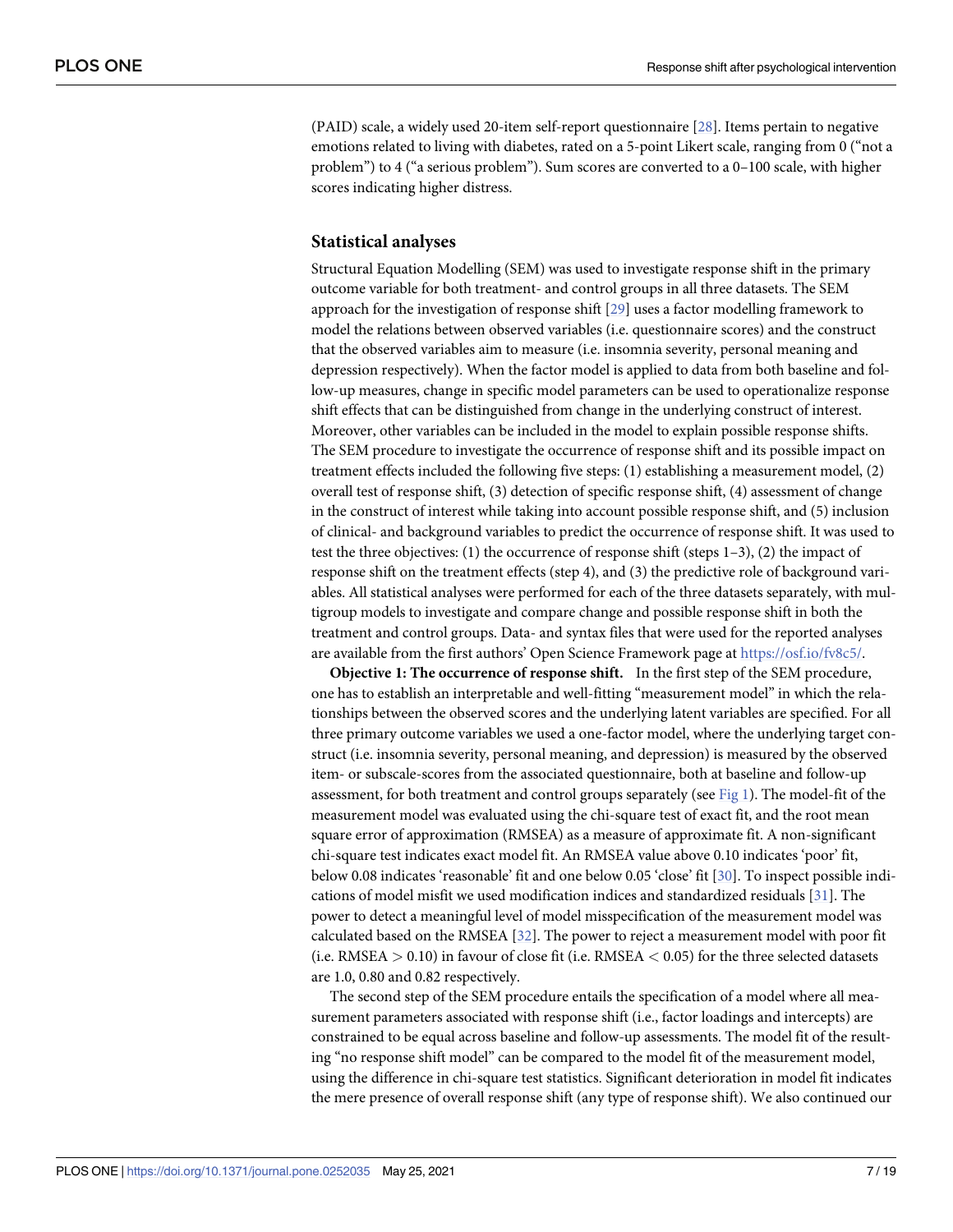<span id="page-8-0"></span>

**[Fig](#page-7-0) 1. An example of the measurement model used for response shift investigation.** *Notes*: The squares represent observed variables, i.e., questionnaire scores (X), measured at both baseline and follow-up assessment. The solid singleheaded arrows at the bottom represent the residual factors of each observed variable. The dotted double-headed arrow represents the relations between the residual factors, where the residual factors of the same observed variable are allowed to correlate over time. The circles represent the target construct that the observed variables aim to measure (e.g., insomnia severity, depression, or personal meaning; both at baseline and follow-up assessment). Each arrow from a circle to an observed variable represents a factor loading. The double-headed arrows between the circles represent the correlations between the target construct over time.

<https://doi.org/10.1371/journal.pone.0252035.g001>

investigation of response shift when the omnibus test for response shift was not significant, in order not to miss small but meaningful effects. To illustrate, the power to detect a difference in intercept of 0.5 (corresponding to a medium Cohen's *d* effect-size) and a difference in factor loading of 0.3 (corresponding to a medium Cohen's *r* effect-size) is only 0.55, 0.37, and 0.46 for the omnibus test in the three datasets respectively, whereas the power to detect such effects increases to 0.94, 0.74 and 0.77 when these effects would be tested one-by-one (see Appendix for details on power calculations). We note, however, that power calculations in the context of SEM are complicated and return to this issue in the Discussion.

The third step of the SEM procedure is used to investigate which variable is affected by which type of response shift. A change in the pattern of factor loadings (i.e., when a factor loading becomes zero) is taken as evidence of reconceptualization, as this indicates that the associated observed variable is no longer relevant to the measure of the target construct. A change in the value of factor loadings is taken as evidence of reprioritization, where a lower or higher value of the factor loading at follow-up assessment indicates that the associated observed variable has become less or more important to the measure of the target construct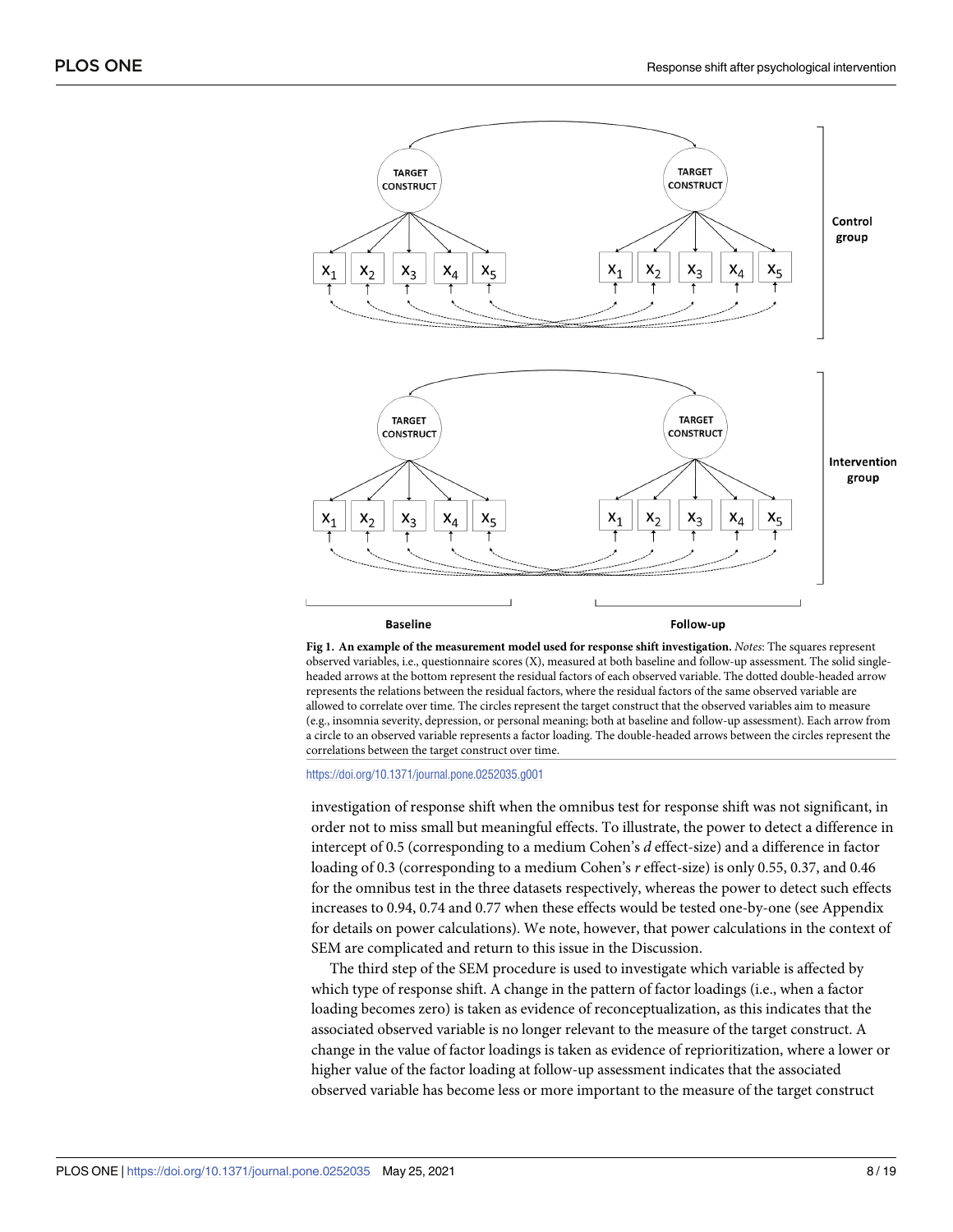<span id="page-9-0"></span>respectively. Finally, a change in the intercepts is taken as evidence of recalibration, where lower or higher values of the intercept at follow-up indicate that the same level of the target construct is associated with lower or higher values of the associated observed variable respectively. We used an iterative procedure to indicate specific response shift, where we tested all possible model modifications (i.e., all types of response shift) in each iteration using the difference in chi-square test statistics. A significant chi-square difference test indicates that inclusion of the specific response shift effect significantly improves model fit. The response shift effect associated with the model modification that showed the largest (significant) improvement in model fit was included in the model. When different model modifications showed equivalent improvement in model fit, we used substantive considerations to choose between effects, in order to arrive at a sensible model. When response shift was evidenced, it was investigated whether response shift was present to the same extent in treatment versus control groups. The final model, that includes all possible indications of response shift, is referred to as the "response shift model".

**Objective 2: Impact of response shift on interpretation of treatment effects.** The impact of response shift on the interpretation of change can be evaluated at two levels. First, the impact of response shift on the estimated change in the variable for which response shift was detected can be calculated using a decomposition of change [[33](#page-18-0)]. The decomposition entails that observed change is decomposed into change due to change in the underlying target construct and change due to response shift. Second, in the final model from step 3, the change in means of the underlying latent factors is indicative of change in the target construct. Comparison of the estimated change in the target construct from the final model with the estimated change in the no response shift model gives an indication of the impact of response shift on the overall treatment effect. For both types of impact of response shift we calculated SEMbased effect-size indices of change, where values of 0.3, 0.5 and 0.8 are indicative of 'small', 'moderate', and 'large' effects respectively [[31](#page-18-0)].

**Objective 3: The predictive role of clinical and background variables.** In the fifth step of the SEM procedure, we extended the model to include possible predictors for detected response shift. The prediction model includes direct effects of the predictive variable on the item(s) or scale(s) that showed response shift. When an effect of a predictive variable is significant, this indicates that the predictor is associated with the detected response shift. Standardized effects of predictive variables can be interpreted as correlation coefficients, where values of 0.1, 0.3 and 0.5 are indicative of 'small', 'moderate', and 'large' effects respectively [\[31\]](#page-18-0).

All statistical analyses were performed using the freely available software package Lavaan [\[34\]](#page-18-0) in R [[35](#page-19-0)]. Syntaxes of all statistical analyses reported in this paper are available as online supplementary material.

#### **Results**

Tables [1–](#page-10-0)[3](#page-11-0) contain observed sample means and standard deviations of the primary outcomes and predictors at baseline and follow-up that were used for response shift analyses for each of the three datasets respectively.

#### **CBT for insomnia dataset**

**Objective 1.** The multi-group longitudinal measurement model (see S1 Fig in S1 [Appen](#page-16-0)[dix\)](#page-16-0) with an added residual covariance between item 5 and item 6 showed the best fit (see [Table](#page-11-0) 4). As expected, the no response shift model showed a significant deterioration in model fit as compared to the measurement model ( $\Delta \chi^2$  (24) = 45.30, *p* = .005), indicating the overall presence of response shift. The equality restriction on the intercept of item 2 ("Difficulty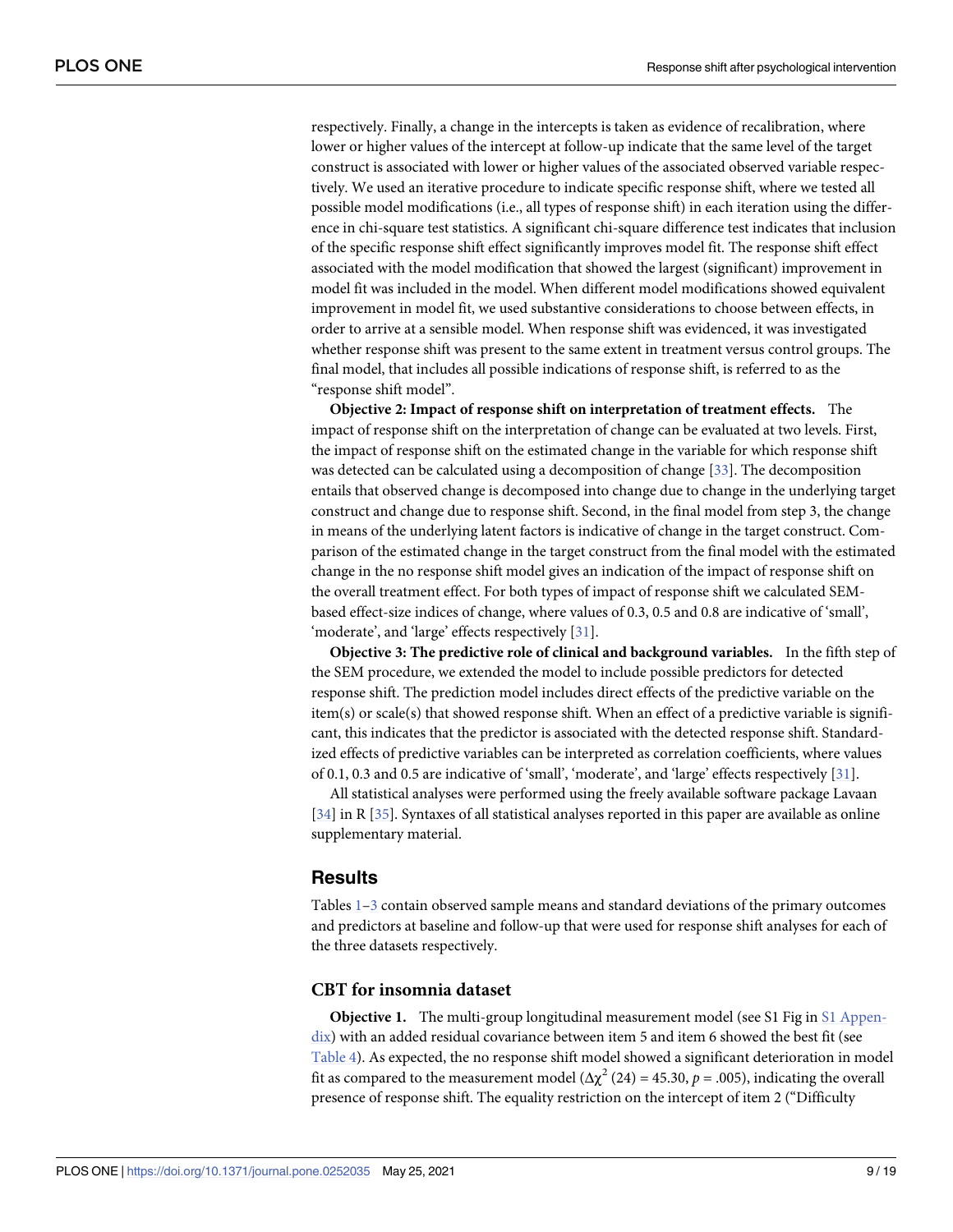| <b>CBT</b> for insomnia dataset                 |                          |            |                      |            |  |  |
|-------------------------------------------------|--------------------------|------------|----------------------|------------|--|--|
|                                                 | Control group $(n = 77)$ |            | CBT group $(n = 86)$ |            |  |  |
|                                                 | <b>Baseline</b>          | Follow-up  | <b>Baseline</b>      | Follow-up  |  |  |
|                                                 | M(SD)                    | M(SD)      | M(SD)                | M(SD)      |  |  |
| Primary outcome: Insomnia severity <sup>1</sup> |                          |            |                      |            |  |  |
| Difficulty falling asleep                       | 2.16(1.59)               | 1.77(1.45) | 2.12(1.42)           | 0.95(1.05) |  |  |
| Difficulty staying asleep                       | 3.12(1.01)               | 3.00(1.04) | 3.17(1.03)           | 1.38(0.97) |  |  |
| Problems waking up too early                    | 2.62(1.32)               | 2.51(1.28) | 2.38(1.50)           | 1.19(1.15) |  |  |
| Satisfaction with sleep pattern                 | 3.63(0.49)               | 3.17(0.80) | 3.44(0.68)           | 1.95(1.00) |  |  |
| Interference daily functioning                  | 2.91(0.66)               | 2.51(0.95) | 2.88(0.74)           | 1.55(0.97) |  |  |
| Noticeable impact on QoL by others              | 1.90(0.85)               | 1.67(0.96) | 2.03(0.87)           | 1.12(1.03) |  |  |
| Worries about sleep problems                    | 2.85(0.77)               | 2.66(0.97) | 2.77(0.81)           | 1.34(0.93) |  |  |
| Predictors                                      |                          |            |                      |            |  |  |
| Age                                             | 49.30 (14.87)            |            | 48.65 (13.90)        |            |  |  |
| Anxiety <sup>2</sup>                            | 7.43(2.83)               |            | 7.87(3.13)           |            |  |  |
| Sleep-efficiency                                | 69.22 (12.78)            |            | 70.24 (12.25)        |            |  |  |

#### <span id="page-10-0"></span>[Table](#page-9-0) 1. Means and standard deviations of the primary outcome and predictors used for response shift analyses of the CBT for insomnia dataset.

*Notes*

 $^{\rm 1}$  measured with the insomnia severity index (ISI)

 $^{\rm 2}$  measured with the anxiety subscale of the hospital anxiety and depression scale (HADS-A).

<https://doi.org/10.1371/journal.pone.0252035.t001>

staying asleep") was found not to be tenable ( $\Delta \chi^2$  (2) = 17.26, *p* < .001), indicating the presence of recalibration response shift. As expected, this recalibration response shift was only significant in the CBT group ( $\Delta \chi^2$  (1) = 14.98,  $p < .001$ ) and not in the control group ( $\Delta \chi^2$  (1) = 2.28,  $p = .131$ ). Inspection of parameter estimates showed that the intercept "Difficulty staying asleep" was lower at follow-up as compared to baseline (see S1 Fig in S1 [Appendix](#page-16-0)). In terms of response shift, this indicates that patients in the treatment group may have changed their interpretation of the response scale on this item such that it became easier to score lower on this item after treatment as compared to before treatment, given the same insomnia severity.

| Table 2. Means and standard deviations of the primary outcome and predictors used for response shift analyses of the personal meaning for cancer survivors |  |
|------------------------------------------------------------------------------------------------------------------------------------------------------------|--|
| dataset.                                                                                                                                                   |  |

|                                   | Control group $(n = 44)$ |            | $MCGP-CS group (n = 45)$ |            |
|-----------------------------------|--------------------------|------------|--------------------------|------------|
|                                   | <b>Baseline</b>          | Follow-up  | <b>Baseline</b>          | Follow-up  |
|                                   | M(SD)                    | M(SD)      | M(SD)                    | M(SD)      |
| Primary outcome: Personal meaning |                          |            |                          |            |
| Relation with God/higher order    | 2.84(1.30)               | 2.69(1.36) | 2.87(1.50)               | 3.11(1.60) |
| Dedication to life                | 5.12(0.91)               | 4.89(1.02) | 5.12(0.95)               | 5.27(0.89) |
| Fairness of life                  | 4.34(0.83)               | 4.28(1.02) | 4.43(0.85)               | 4.70(0.79) |
| Goal-orientedness                 | 5.33(1.02)               | 4.79(1.40) | 5.25(1.09)               | 5.58(1.01) |
| Relation with other people        | 5.77(1.05)               | 5.65(1.24) | 5.38(1.47)               | 5.43(1.32) |
| Predictors                        |                          |            |                          |            |
| Age                               | 56.71 (10.32)            |            | 58.62 (10.31)            |            |
| Religious (%)                     | 24 (55%)                 |            | 18 (40%)                 |            |

*Notes*

<sup>1</sup> measured with the personal meaning profile (PMP).

<https://doi.org/10.1371/journal.pone.0252035.t002>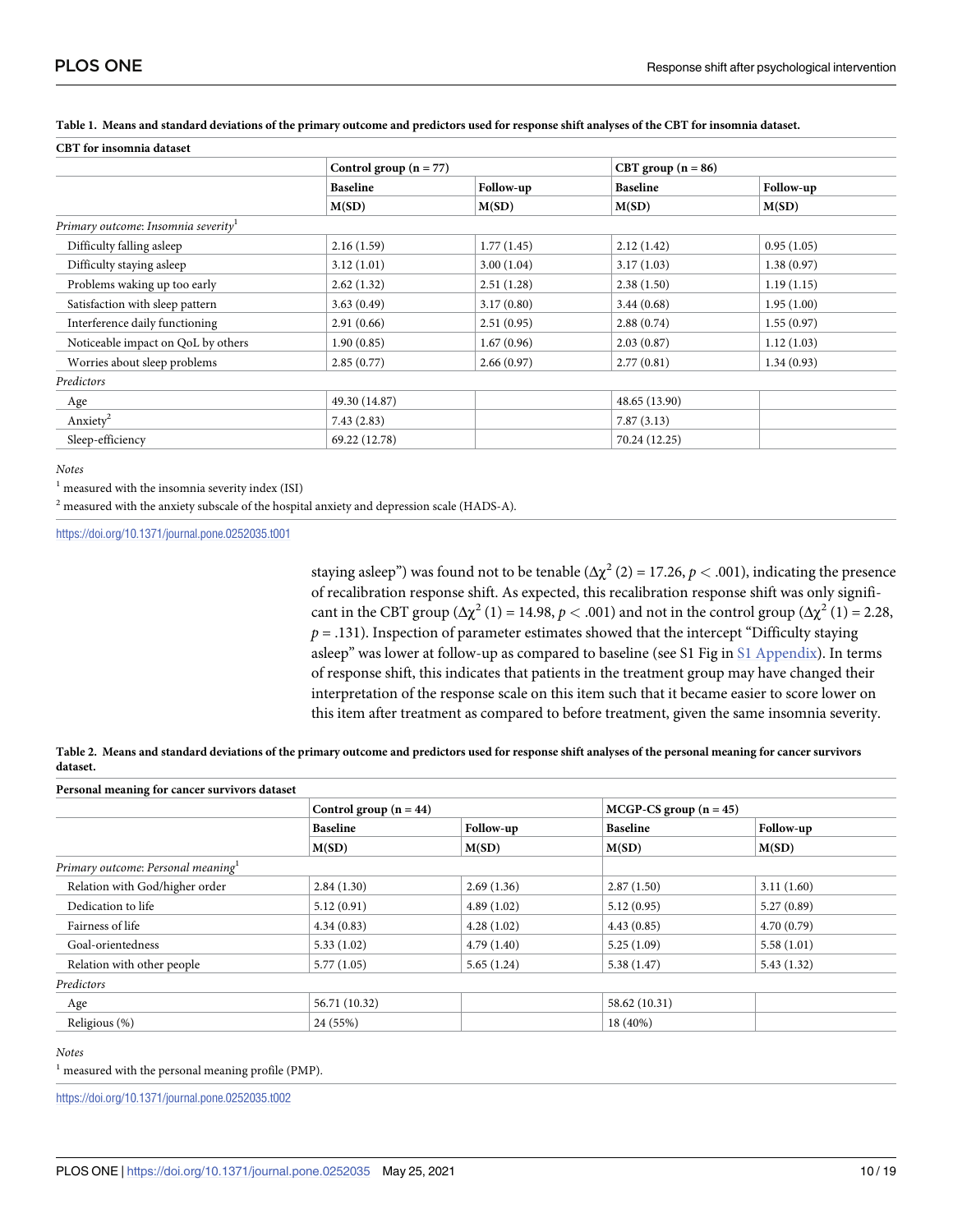| CBT for depressive symptoms in patients with diabetes dataset |                 |                          |                 |                      |  |  |
|---------------------------------------------------------------|-----------------|--------------------------|-----------------|----------------------|--|--|
|                                                               |                 | Control group $(n = 92)$ |                 | CBT Group $(n = 54)$ |  |  |
|                                                               | <b>Baseline</b> | Follow-up<br>M(SD)       | <b>Baseline</b> | Follow-up            |  |  |
|                                                               | M(SD)           |                          | M(SD)           | M(SD)                |  |  |
| Primary outcome: Depressive symptoms <sup>1</sup>             |                 |                          |                 |                      |  |  |
| Well-being                                                    | 1.89(0.55)      | 1.65(0.58)               | 1.94(0.56)      | 1.28(0.70)           |  |  |
| Depressive affect                                             | 1.19(0.47)      | 0.87(0.48)               | 1.20(0.53)      | 0.62(0.54)           |  |  |
| Somatic symptoms                                              | 1.52(0.47)      | 1.25(0.52)               | 1.58(0.50)      | 0.96(0.54)           |  |  |
| Interpersonal problems                                        | 0.71(0.65)      | 0.57(0.56)               | 0.88(0.62)      | 0.50(0.59)           |  |  |
| Predictor                                                     |                 |                          |                 |                      |  |  |
| Diabetes distress <sup>2</sup>                                | 30.7(15.1)      |                          | 34.5(15.0)      |                      |  |  |
|                                                               |                 |                          |                 |                      |  |  |

<span id="page-11-0"></span>[Table](#page-9-0) 3. Means and standard deviations of the primary outcome and predictor used for response shift analyses of the CBT for depressive symptoms in patients **with diabetes dataset.**

*Notes*

 $1$  measured with the centre for epidemiological studies depression scale (CES-D)

<sup>2</sup> measured with the problem areas in diabetes (PAID) scale.

<https://doi.org/10.1371/journal.pone.0252035.t003>

**Objective 2.** The detected response shift had a moderate impact on the change in item 2, where the observed reduction in this item score was larger than what would have been expected if the item response scale was equivalent as compared to baseline (response shift effect, Cohen's *d* = -0.75; see also S1 Table in S1 [Appendix\)](#page-16-0). The decrease in insomnia severity in the CBT group was somewhat smaller when taking into account response shift (*d* = -1.75) as compared to when response shift was not taken into account  $(d = -1.92)$ . Hence, other than expected, taking into account response shift only slightly reduced the overall treatment effect.

**Objective 3.** Anxiety and sleep-efficiency showed small but significant associations with the detected recalibration response shift ( $r = -1.18$ ,  $p = .047$ ;  $r = -0.22$ ,  $p = .009$ ), indicating that more anxiety and better sleep-efficiency are associated with more recalibration response shift in item 2. That is, patients who score higher on anxiety and sleep-efficiency at baseline tend to more easily indicate less problems with difficulty staying asleep at follow-up. There were no significant effects of age or the type of trial (i.e., the insomnia trial versus the insomnia and depression trial).

#### [Table](#page-9-0) 4. Overall goodness of fit of the models in steps 1-3 of the SEM-approach for investigation of response shift (objective 1) for each of the three datasets.

|                                                               | Chi-square | Df  | p-value | <b>RMSEA [90% CI]</b>     | <b>CFI</b> |
|---------------------------------------------------------------|------------|-----|---------|---------------------------|------------|
| <b>CBT</b> for Insomnia Dataset                               |            |     |         |                           |            |
| Step 1: Measurement model                                     | 227.73     | 138 | < 0.001 | $0.089$ [0.068-0.109]     | 0.895      |
| + residual covariance item 5-6                                | 189.30     | 130 | .001    | $0.075$ [0.050-0.096]     | 0.930      |
| Step 2: No response shift model                               | 234.60     | 154 | < 0.001 | $0.080$ [0.059-0.100]     | 0.905      |
| Step 3: Response shift model                                  | 219.62     | 153 | < 0.01  | $0.073$ [0.050-0.094]     | 0.922      |
| <b>Personal Meaning for Cancer Survivors Dataset</b>          |            |     |         |                           |            |
| Step 1: Measurement model                                     | 76.67      | 58  | .052    | $0.085$ [0.000-0.133]     | 0.975      |
| Step 2: No response shift model                               | 111.72     | 74  | .040    | $0.107$ [0.063-0.146]     | 0.949      |
| Step 3: Response shift model                                  | 98.45      | 72  | .009    | $0.091$ [0.037-0.133]     | 0.956      |
| CBT for Depressive Symptoms in Patients with Diabetes Dataset |            |     |         |                           |            |
| Step 1: Measurement model                                     | 24.83      | 30  | .733    | $0.000$ [0.000-0.067]     | 1.000      |
| Step 2: No response shift model                               | 39.02      | 42  | .603    | $0.000$ [0.000-0.071]     | 1.000      |
| Step 3: Response shift model                                  | 30.38      | 40  | .867    | $0.000$ $[0.000 - 0.044]$ | 1.000      |

<https://doi.org/10.1371/journal.pone.0252035.t004>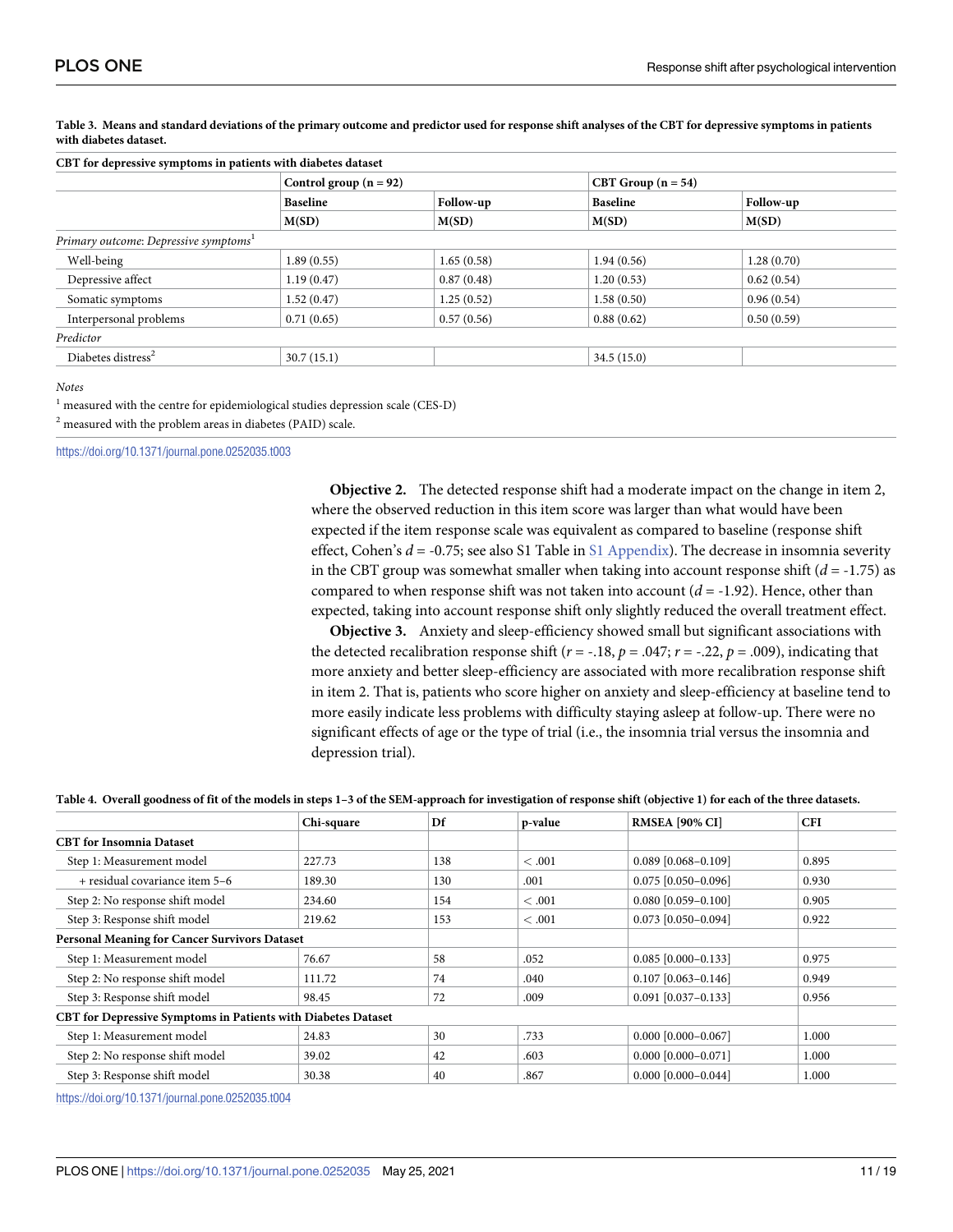#### **Personal meaning for cancer survivors dataset**

**Objective 1.** The multi-group longitudinal measurement model (see S2 Fig in S1 [Appen](#page-16-0)[dix\)](#page-16-0) showed good fit (see [Table](#page-11-0) 4). As expected, the no response shift model showed a significant deterioration in model fit as compared to the measurement model ( $\Delta \chi^2$  (16) = 35.05, *p* = .004), indicating the overall presence of response shift. The equality restriction on the factor loading of the subscale RG ("relations to God/higher order") was found not to be tenable  $(\Delta \chi^2)$  $(2) = 13.17$ ,  $p = .001$ ), indicating the presence of reprioritization response shift. Unexpectedly, this reprioritization response shift was significant in both the MCGP-CS group ( $\Delta \chi^2$  (1) = 5.73,  $p = .017$ ) as well as in the control group ( $\Delta \chi^2(1) = 7.54$ ,  $p = .006$ ). However, inspection of parameter estimates showed that the effect was in opposite direction. The factor loading of the subscale RG was higher after treatment in the MCGP-CS group as compared to baseline, whereas the value of the same factor loading in the control group decreased over time (see S2 Fig in S1 [Appendix](#page-16-0)). In terms of response shift, this indicates that for patients in the treatment group the subscale RG became more important to the measurement of personal meaning after treatment, whereas the same subscale became less important to patients in the control group.

**Objective 2.** The detected response scale had a very small impact on the estimated change in the subscale RG. The increase in this subscale was larger than what would be expected if the item was equally important as compared to baseline (response shift effect, Cohen's *d* = 0.05; see also S2 Table in S1 [Appendix\)](#page-16-0), whereas the decrease in this subscale was smaller than expected due to a decrease in importance of the subscale in the control group (Cohen's *d* = 0.06). The increase in personal meaning in the MCGP-CS group was of comparable size with  $(d = 0.52)$  and without taking response shift into account  $(d = 0.53)$ . Also, the decrease in personal meaning in the control group was only marginally different with (*d* = -0.50) and without  $(d = -0.52)$  taking into account response shift. Thus, other than expected, the detected response shift did not impact the treatment effect.

**Objective 3.** In both the treatment- and control groups there was a small but significant association of religiousness with the detected reprioritization response shift in the subscale RG (MCGP-CS group: *r* = .17, *p* = .007; control group: *r* = .19, *p* = .026;). These results indicate that being religious before the start of treatment is associated with more reprioritization response shift in the treatment group (i.e., relation with god/higher order becomes more important, and this is especially true for religious people), and with less reprioritization response shift in the control group (i.e., relation with god/higher order becomes less important, but this is especially true for *non*-religious people). There were no significant effects of age.

#### **CBT for depressive symptoms in patients with diabetes dataset**

**Objective 1.** The multi-group longitudinal measurement model (see S3 Fig in S1 [Appen](#page-16-0)[dix\)](#page-16-0) showed good fit (see [Table](#page-11-0) 4). The no response shift model did not show a significant deterioration in model fit as compared to the measurement model ( $\Delta \chi^2$  (12) = 13.71, *p* = .319). Other than expected, this indicates there is no overall presence of response shift. To prevent missing small but meaningful effects, we continued the investigation for possible specific indications of response shift. The equality restriction on the factor loading of the subscale DA ("Depressive Affect") was found not to be tenable  $(\Delta \chi^2 (2) = 8.63, p = .013)$ , indicating the presence of reprioritization response shift. Unexpectedly, this reprioritization response shift was significant in both the CBT group ( $\Delta \chi^2$  (1) = 4.45, *p* = .035), and the control group ( $\Delta \chi^2$  $(1) = 4.18$ ,  $p = .041$ ). Inspection of parameter estimates showed that the factor loading of DA became smaller at follow-up, indicating that the subscale depressive affect became less important to the measurement of depression in both groups (see S3 Fig in S1 [Appendix\)](#page-16-0).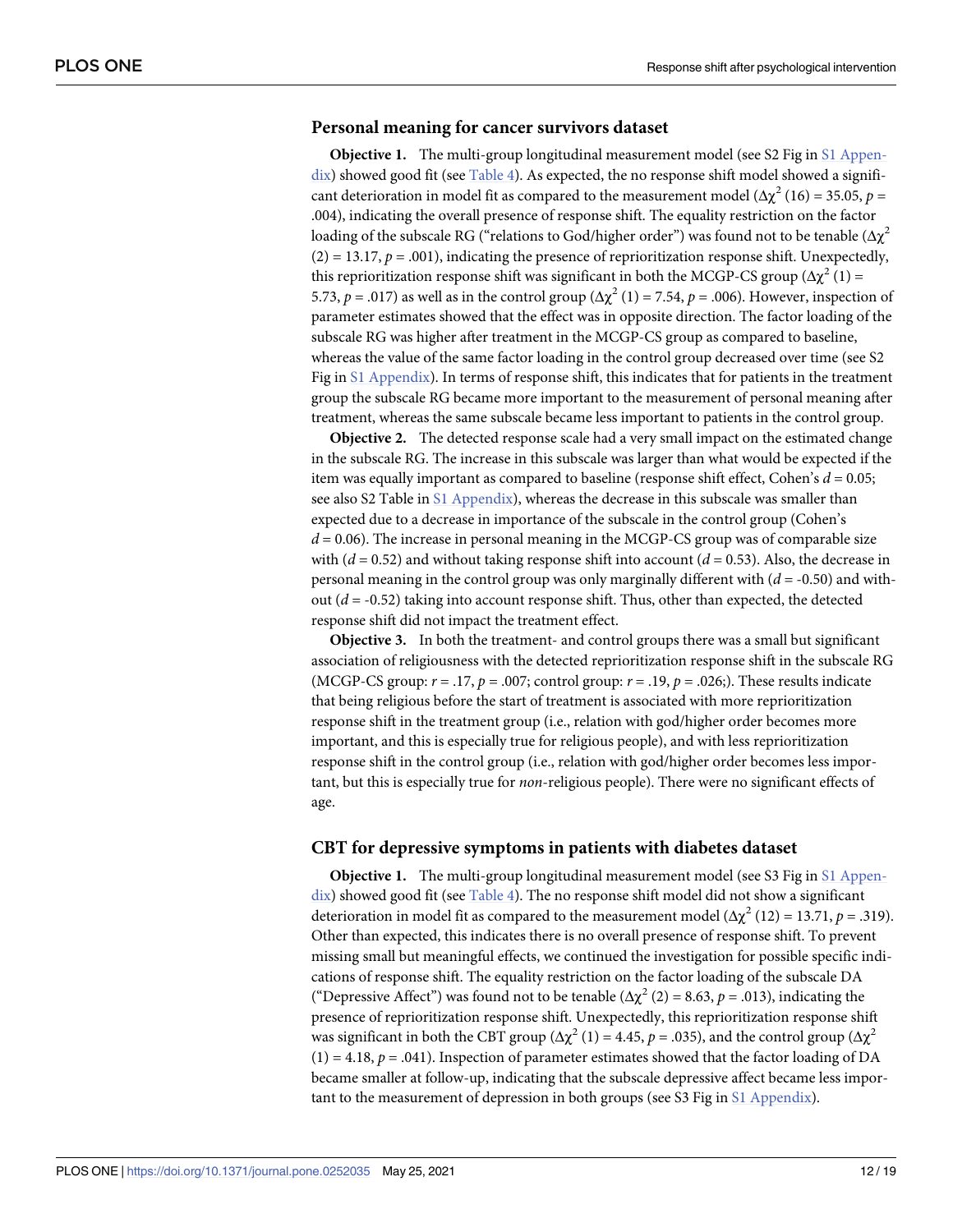**Objective 2.** The detected response shift had a moderate to large impact on the change in the subscale DA, where the estimated change was smaller than what would be expected if the subscale was equally important as compared to baseline (response shift effect, Cohen's  $d = 0.46$ ) (control group) and *d* = 0.96 (CBT group); see also S3 Table in S1 [Appendix\)](#page-16-0). The decrease in depression in the CBT group was only slightly larger with (*d* = -1.58) as compared to without taking response shift into account  $(d = -1.51)$ . Also, the decrease in depression in the control group was slightly larger with  $(d = -0.80)$  as compared to without  $(d = -0.77)$  taking into account response shift. Thus, other than expected, the detected response shift did only marginally impact the treatment effect.

**Objective 3.** We found no significant association between diabetes distress and the detected reprioritization response shift of the subscale DA, indicating that diabetes distress at baseline is not related to a change in the importance of the DA subscale.

## **Discussion**

In the current study, we investigated whether response shift induced by psychological interventions to improve health impacts the interpretation of its results. In all secondary analyses of the three datasets, we found indications of response shift, however, these response shifts only marginally impacted trial results.

#### **Detected response shift and impact on trial results**

In the CBT for insomnia dataset, we found one indication of recalibration response shift in 'difficulty staying asleep' induced by treatment (i.e., present in the treatment condition only), that moderately impacted change in the item for which response shift was detected. Taking into account response shift marginally reduced the treatment effect. Associations with anxiety and sleep-efficiency showed that the detected recalibration response shift occurred most strongly in patients who scored high on anxiety or sleep-efficiency before the start of treatment.

In the personal meaning for cancer survivors dataset, we found one indication of reprioritization response shift for 'relation with god/higher order' in both treatment and control groups, but in opposite directions. Occurrence of the detected reprioritization response shift was found to be associated with religiousness. However, the impact of the detected response shift on change was negligible both at the level of the subscale and at the level of the overall treatment effect.

In the CBT for depressive symptoms in patients with diabetes dataset we found one indication of reprioritization response shift of 'depressive affect' in both treatment and control group, which was not found to be associated with selected predictors. Although the detected response shift had moderate (control group) to large (treatment group) impacts on change in 'depressive affect', it did not impact overall trial results. The occurrences of response shift thus provide a more detailed description of the changes that occur, i.e., how treatment affects the different aspects of the primary self-reported outcomes differently, but does not influence the overall trial conclusions. In the following, we address these occurrences of response shift and how they are clinically meaningful.

#### **Interpretation and explanation of response shift**

In the CBT for insomnia dataset, we found that patients in the treatment group more easily reported to have less "difficulty staying asleep" after treatment as compared to before treatment. Patients may have changed their interpretation of the response scale due to a re-evaluation of the severity of this particular symptom; for example, patients may learn to consider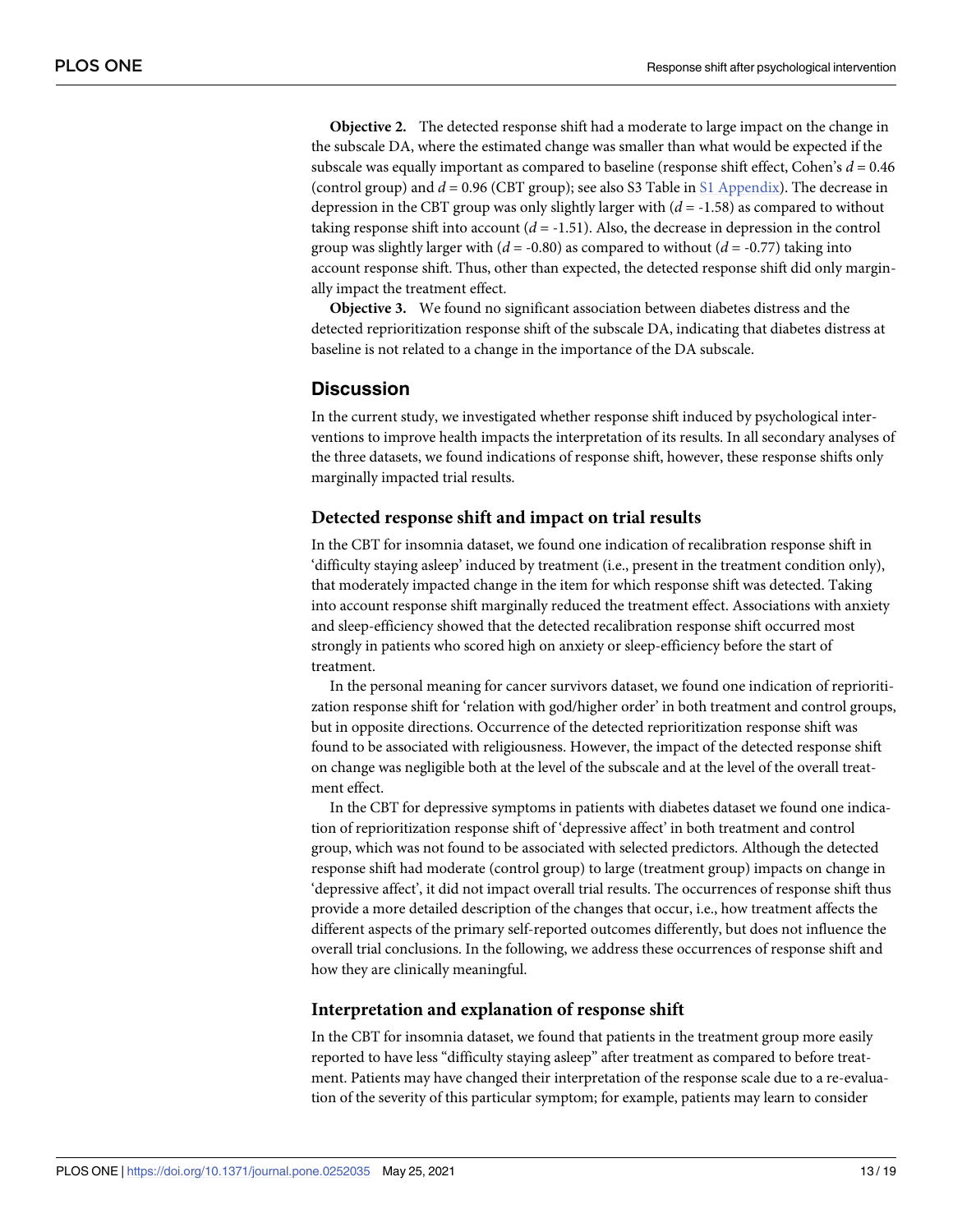<span id="page-14-0"></span>waking up at the end of a sleep-cycle to be part of a normal and healthy sleep routine. Due to this re-evaluation, the observed reduction in scores on the difficulty staying asleep item amplifies. Interestingly, the same item was found to be one of the two aspects of insomnia impacted most consistently by treatment in a network analysis applied to part of the same data [[36](#page-19-0)]. These combined results illustrate how response shift analyses may help to understand treatment effectiveness, in that it shows that treatment induces specific (amplifying) effects on specific aspects of insomnia.

We also found that individuals who experienced more severe anxiety at the start of the treatment, and better sleep-efficiency, are especially prone to response shift on the 'difficulty falling asleep' item. This may indicate that individuals who tend to spend their time in bed more often sleeping, and who show anxious thoughts, also tend to more easily shift their interpretation of how difficult it is to fall asleep. For example, it may be that anxious patients are especially prone to benefit from education about normal sleep patterns (e.g., that waking up after a sleep-cycle is part of a normal sleep routine) that elicits the detected recalibration response shift.

Although there is some previous research on the occurrence of response shift in measures of fatigue (cf. [[37–39\]](#page-19-0)), those studies mostly pertain to fatigue in cancer patients and response shift induced by radio- or chemotherapy; and thus their results are difficult to compare to the results of our study, and not informative with regards to the interpretation of response shift due to psychological intervention. With regards to the latter, more research is needed to investigate the role of the described cognitive re-evaluation of the severity of difficulty staying asleep in explaining the detected response shift. For example, comparison of self-report evaluations about staying asleep and physical measurements (e.g., polysomnography or actigraphy) may help to interpret the relation between response shift in self-report and actual sleep routine. Also, investigation of response shift for insomnia treatments with specific cognitive components as compared to specific behavioural components could further shed light on whether response shifts can be considered as an aspect of treatment efficacy. Results from our study could be used to derive a-priori hypotheses about whether response shift is expected (e.g., only in treatments that include specific cognitive aspects), and how it may impact trial results (e.g., amplifying treatment effectiveness).

In the personal meaning for cancer survivors dataset, we found that relation with god or a higher order became more important to the measurement of personal meaning for patients in the treatment group, particularly for those who indicated to be religious, whereas it became less important to the measurement of personal meaning in the control group, particularly for those who indicated to be *non*-religious. Although we expected to only find response shift in the treatment group, this result shows a differential effect of response shift between treatment and control group. However, the detected response shifts had negligible impact on the treatment effect. It could be that the detected effects in this study were small because the included respondents had relatively mild symptoms as they were not selected based on the severity of their symptoms but on their need for psychological support. Replication of results is needed to corroborate the current findings. Future research could investigate response shift in similar trials of meaning-centred psychotherapy that use personal meaning as a primary outcome, and that include patients who report higher levels of distress. Also, it may be interesting to further explore the relation between religiousness and personal meaning by including more detailed information about the type and/or practices of religion. It may be, for example, that certain aspects of the psychological intervention are especially beneficial for the improvement of personal meaning in specific religious groups.

In the CBT for depressive symptoms in patients with diabetes dataset, we found that "depressive affect" became less important to the measurement of depression. If this effect would have occurred only in the treatment group, it might have been an adaptive treatment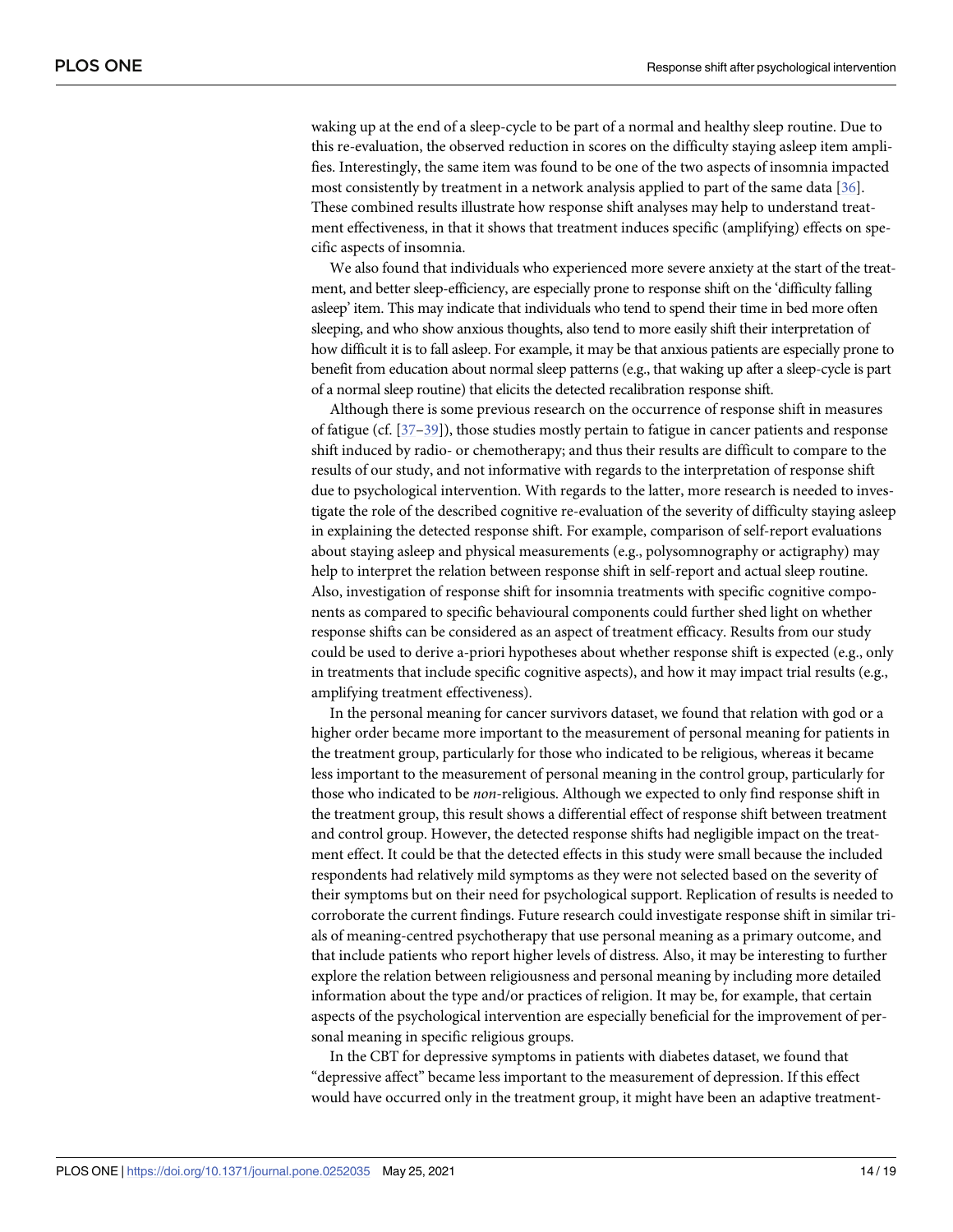<span id="page-15-0"></span>induced effect, where patients learn to accept symptoms of depressive affect and as a result interpret them as less important. However, this response shift effect was also found, although to a lesser degree, in the control group. This suggests that the adaptive effect is likely–at least partly–due to a natural course of depression rather than (solely) a result of treatment (see for example [[40](#page-19-0)]). The detected response shift was not found to be associated with diabetes distress, and only marginally increased overall treatment effectiveness. Occurrence of response shift in measures of depression has been evidenced in previous studies too [\[10–13,](#page-17-0) [41](#page-19-0)]. Similar to our findings, some studies indicated response shift in measures like depressive affect, where Carlier [\[13\]](#page-17-0) detected reconceptualization of mood items, Smith et al. [\[12\]](#page-17-0) found reprioritization of the item 'how often do you feel depressed', and Wu [\[11\]](#page-17-0) found considerable recalibration response shift in items of the negative attitude factor. Interestingly, these three studies investigated response shift after psychological intervention. The results of these studies combined suggest that re-interpretation of aspects of depressive affect may be part of the effect of psychological intervention. However, these studies vary in the type of depression measure that was investigated, the type of response shift that was detected, the direction of response shift effects and resulting impact on treatment effectiveness. Therefore, these results need to be corroborated. For example, with respect to the results of the current study, it would be interesting to investigate how patients interpret measures of depressive affect both during the natural course of time and after specific aspects of (cognitive) treatment.

#### **Strengths and limitations**

Strengths of the current proof-of-principle study into psychological intervention-induced response shifts is the combination of different trials, employing varying patient populations, intervention types, and primary outcome measures. This heterogeneity highlighted differences in the response shift findings across trials. This finding may let us hypothesize that for example some constructs or interventions are more sensitive to response shift than others. Finally, by including predictors of response shift the current study went beyond merely showing the occurrence of response shift, but also aimed to provide a clinically meaningful interpretation of the detected effects.

A limitation of the current study is that the sample size for each individual dataset was not large. Limited sample sizes raise the question of whether there was enough power to detect meaningful effects. Power calculations for SEM-analyses are complicated, because the effectsize that needs to be specified depends on many parameters in the model. Although there exists general rules of thumb that recommend a minimum absolute sample size (e.g.,  $N = 100$ ) or 200 or a minimum number of observations per variable), these rules generally have little empirical support (cf.  $[42, 43]$  $[42, 43]$  $[42, 43]$ ). One reason is that complexity of the model (e.g. number of underlying factors, and number of indicators per factor), and strength of associations (e.g. factor loadings and factor correlations) are also important to consider (cf. [[44](#page-19-0)]). For overall model fit evaluation, we therefore relied on RMSEA-based power calculation, which has the advantage that the effect-size is based on the specification of associated RMSEA-values instead of all parameters in the model. For the detection of response shift effects, we used a chi-square based power calculation, thus relying on the specification of all parameters in the model. As the effect-size (and thus power) depends on the chosen values in these model specifications, other values may lead to other conclusions regarding the achieved power. We included these calculations for illustrative purposes only. In addition to statistical significance, effect-sizes are important for an evaluation of the relevance of detected effects.

Another limitation of the current study is that we used different levels of analyses for the different measurement instruments in the respective trials. That is, for the CBT for insomnia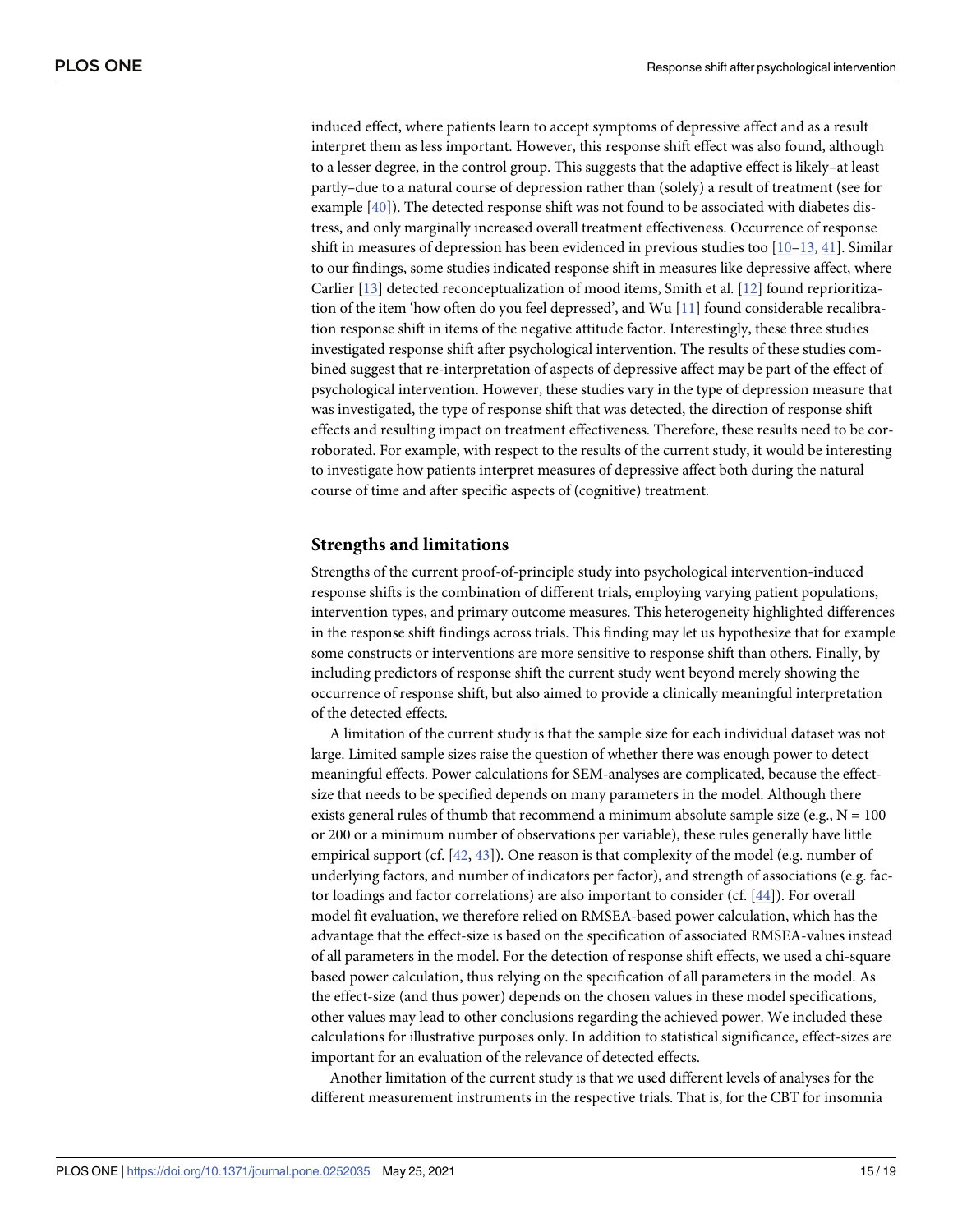<span id="page-16-0"></span>dataset we used item-level analyses to investigate response shift, whereas in the personal meaning for cancer survivors dataset and the CBT for depressive symptoms in patients with diabetes dataset, we used subscale-level analyses. Such differences in the modelling strategy may have impacted results, as possible response shift at the item-level may be obfuscated at the subscale level (e.g. response shifts at the item-level may cancel each other out). We have chosen this modelling strategy because we thought it important to use the level of analyses that is consistent with the level of analyses and interpretation in the published RCTs and/or as is commonly used for the respective measurement instruments That is, the insomnia questionnaire is usually interpreted as an overall score in relation to individual item scores (consistent with itemlevel analyses), whereas the personal meaning and depression questionnaires are more commonly interpreted as an overall score in relation to the subscale scores (consistent with subscale-level analyses).

Based on the considerations above, results from the individual datasets thus need to be interpreted with caution. Further research is needed to corroborate results from the current study and to better explain the mechanisms of response shift, possibly by including other predictors, or by using other–qualitative–research methods.

# **Conclusions**

This study indicated that response shift effects can occur as a result of psychological interventions to improve health in different patient groups and a variety of self-report measures. More importantly, this study showed that occurrences of response shift did not influence the overall interpretation of treatment effectiveness, thus supporting the trial results. Nevertheless, investigation of response shift can provide insight into differential treatment effectiveness for specific symptoms and/or domains that can be clinically meaningful. The results of this study can be used to generate hypotheses about occurrences of response shift and their clinical impact, which need to be corroborated in future explorations of response shift.

# **Supporting information**

**S1 [Appendix](http://www.plosone.org/article/fetchSingleRepresentation.action?uri=info:doi/10.1371/journal.pone.0252035.s001). Detailed results of the response shift investigation per dataset.** (DOCX)

**S2 [Appendix](http://www.plosone.org/article/fetchSingleRepresentation.action?uri=info:doi/10.1371/journal.pone.0252035.s002). Chi-square based power calculations for the tests on response shift.** (R)

#### **Author Contributions**

**Conceptualization:** M. G. E. Verdam, H. Knoop, F. J. Oort, H. Riper, A. van Straten, I. M. Verdonck-de Leeuw, M. A. G. Sprangers.

**Data curation:** M. G. E. Verdam, W. van Ballegooijen, M. de Wit.

**Formal analysis:** M. G. E. Verdam.

**Funding acquisition:** M. G. E. Verdam, H. Knoop, F. J. Oort, H. Riper, A. van Straten, I. M. Verdonck-de Leeuw, M. A. G. Sprangers.

**Investigation:** C. J. M. Holtmaat, J. Lancee, T. van der Zweerde.

**Methodology:** F. J. Oort.

**Project administration:** M. G. E. Verdam, M. A. G. Sprangers.

**Resources:** H. Riper, A. van Straten, I. M. Verdonck-de Leeuw.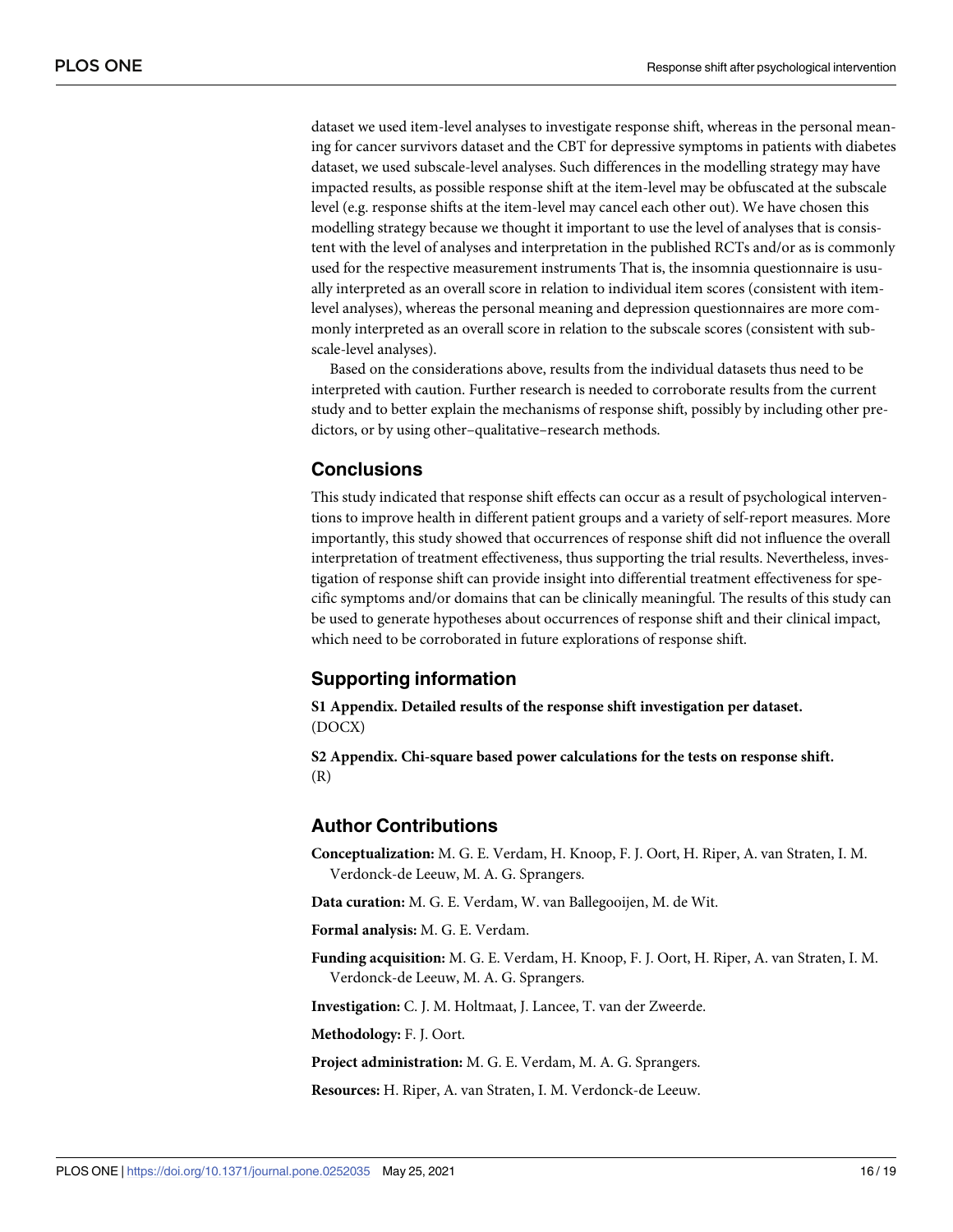<span id="page-17-0"></span>**Supervision:** M. A. G. Sprangers.

**Visualization:** M. G. E. Verdam.

**Writing – original draft:** M. G. E. Verdam.

**Writing – review & editing:** W. van Ballegooijen, C. J. M. Holtmaat, H. Knoop, J. Lancee, F. J. Oort, H. Riper, A. van Straten, I. M. Verdonck-de Leeuw, M. de Wit, T. van der Zweerde, M. A. G. Sprangers.

#### **References**

- **[1](#page-2-0).** Buffart L. M., Schreurs M. A. C., Abrahams H. J. G., Kalter J. et al. (2020). Effects and moderators of coping skills training on symptoms of depression and anxiety in patients with cancer: Aggregate data and individual patient data meta-analyses. Clinical Psychological Review, 80, 101882. [https://doi.org/](https://doi.org/10.1016/j.cpr.2020.101882) [10.1016/j.cpr.2020.101882](https://doi.org/10.1016/j.cpr.2020.101882) PMID: [32640368](http://www.ncbi.nlm.nih.gov/pubmed/32640368)
- **[2](#page-2-0).** Kalter J., Verdonck-de Leeuw I. M., Sweegers M. G., Aaronson N. K., et al. (2018). Effects and moderators of psychosocial interventions on quality of life, and emotional and social function in patients with cancer: An individual patient data meta-analysis of 22 RCTs. Psychooncology, 27(4),1150–1161. <https://doi.org/10.1002/pon.4648> PMID: [29361206](http://www.ncbi.nlm.nih.gov/pubmed/29361206)
- **[3](#page-2-0).** Howard G. S., Ralph K. M., Gulanick N. A., Maxwell S. E., Nance S. W., & Gerber S.K. (1979). Internal invalidity in pretest-posttest self-report evaluations and reevaluation of retrospective pretests. Applied Psychological Measurement, 3, 1–23. <https://doi.org/10.1177/014662167900300101>
- **[4](#page-2-0).** Sprangers M. A. G., & Schwartz C. E. (1999). Integrating response shift into health-related quality of life research: A theoretical model. Social Science and Medicine, 48, 1507–1515. [https://doi.org/10.1016/](https://doi.org/10.1016/s0277-9536%2899%2900045-3) [s0277-9536\(99\)00045-3](https://doi.org/10.1016/s0277-9536%2899%2900045-3) PMID: [10400253](http://www.ncbi.nlm.nih.gov/pubmed/10400253)
- **[5](#page-3-0).** Nolte S., Elsworth G. R., Sinclair A. J., Osborn R. H. (2012). The inclusion of 'then-test' questions in post-test questionnaires alters post-test responses: A randomized study of bias in health program evaluation. Quality of Life Research, 21, 487–494. <https://doi.org/10.1007/s11136-011-9952-1> PMID: [21710355](http://www.ncbi.nlm.nih.gov/pubmed/21710355)
- **[6](#page-3-0).** Preston N. J., Fayers P., Walters S. J., Pilling M., Grande G. E., Short V., et al. (2013). Recommendations for managing missing data, attrition and response shift in palliative and end of-life care research: Part of the MORECare research method guidance on statistical issues. Palliative Medicine, 27, 899– 907. <https://doi.org/10.1177/0269216313486952> PMID: [23652842](http://www.ncbi.nlm.nih.gov/pubmed/23652842)
- **[7](#page-3-0).** Llie G., Bradfield J., Moodie L., Lawen T., Llie A., Lawen Z., et al. (2019). The role of response shift in studies assessing quality of life outcomes among cancer patients: a systematic review. Frontiers in Oncololgy, 9: 783. <https://doi.org/10.3389/fonc.2019.00783> PMID: [31482068](http://www.ncbi.nlm.nih.gov/pubmed/31482068)
- **8.** Powden C. J., Hoch M. C., & Hoch J. M. (2018). Examination of response shift after rehabilitation for orthopedic conditions. Journal of Sport Rehabilitation, 27, 469–479. [https://doi.org/10.1123/jsr.2017-](https://doi.org/10.1123/jsr.2017-0104) [0104](https://doi.org/10.1123/jsr.2017-0104) PMID: [28605312](http://www.ncbi.nlm.nih.gov/pubmed/28605312)
- **[9](#page-3-0).** Sajobi T. T., Brahmbatt R., Lix L. M., Zumbo B. D., & Sawatzky R. (2018). Scoping review of response shift methods: Current reporting practices and recommendations. Quality of Life Research, 27, 1133-1146. <https://doi.org/10.1007/s11136-017-1751-x> PMID: [29210014](http://www.ncbi.nlm.nih.gov/pubmed/29210014)
- **[10](#page-3-0).** Fokkema M., Smits N., Kelderman H., & Cuijpers P. (2013). Response shifts in mental health interventions: An illustration of longitudinal measurement invariance. Psychological Assessment, 25(2), 520-531. <https://doi.org/10.1037/a0031669> PMID: [23339313](http://www.ncbi.nlm.nih.gov/pubmed/23339313)
- **[11](#page-3-0).** Wu P. C. (2016). Response shifts in depression intervention for early adolescents. Journal of Clinical Psychology, 72(7), 663–675. <https://doi.org/10.1002/jclp.22291> PMID: [26991402](http://www.ncbi.nlm.nih.gov/pubmed/26991402)
- **[12](#page-3-0).** Smith D., Woodman R., Harvey P., & Battersby M. (2016). Self-perceived distress and impairment in problem gamblers: A study of pre-to posttreatment measurement invariance. Journal of Gambling Studies, 32(4), 1065–1078. DO: <https://doi.org/10.1007/s10899-016-9598-6> PMID: [26971101](http://www.ncbi.nlm.nih.gov/pubmed/26971101)
- **[13](#page-3-0).** Carlier I. V. E., van Eeden W. A., de Jong K., Giltay E. J., van Noorden M. S., van der Feltz-Corneliz C., et al. (2019). Testing for response shift in treatment evaluation of change in self-reported psychopathology amongst secondary psychiatric care outpatients. International Journal of Methods in Psychiatric Research, 28, e1785. <https://doi.org/10.1002/mpr.1785> PMID: [31206911](http://www.ncbi.nlm.nih.gov/pubmed/31206911)
- **[14](#page-3-0).** van der Zweerde T., van Straten A., Efting E., & Kyle D. E. (2019). Does online insomnia treatment reduce depressive symptoms? A randomized controlled trial in individuals with both insomnia and depressive symptoms. Psychological Medicine, 49, 501–509. [https://doi.org/10.1017/](https://doi.org/10.1017/S0033291718001149) [S0033291718001149](https://doi.org/10.1017/S0033291718001149) PMID: [29747706](http://www.ncbi.nlm.nih.gov/pubmed/29747706)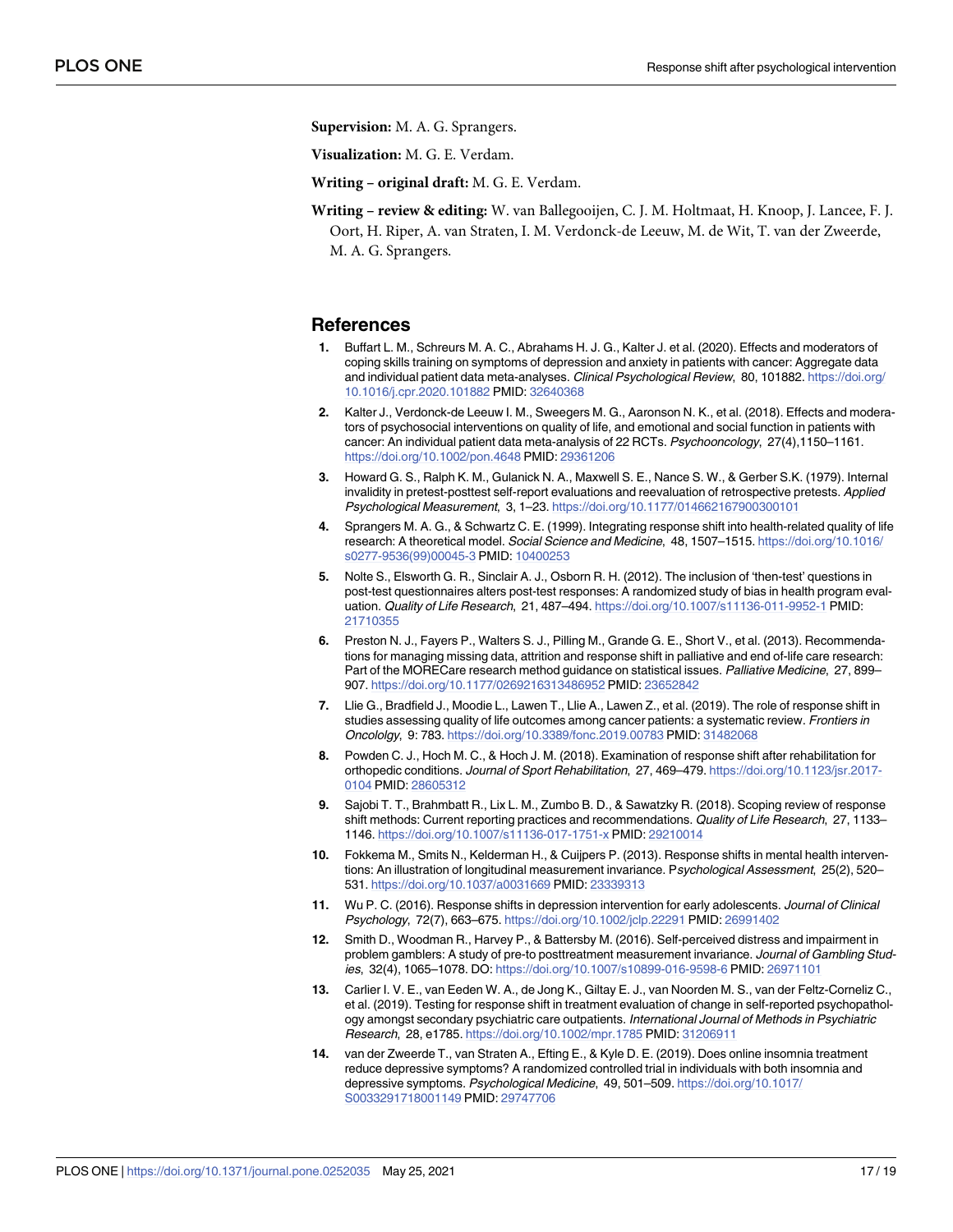- <span id="page-18-0"></span>**[15](#page-3-0).** van der Zweerde T., Lancee J., Slottje P., Bosmans J., van Someren E., & van Straten A. (2020). Nurse-guided internet-delivered cognitive behavioral therapy for insomnia in general practice: Results from a pragmatic randomized clinical trial. Psychotherapy and Psychosomatics, 89 (3), 174–184. <https://doi.org/10.1159/000505600> PMID: [32069463](http://www.ncbi.nlm.nih.gov/pubmed/32069463)
- **[16](#page-3-0).** van der Spek N., Vos J., van Uden-Kraan C. F., Breitbart W., Cuijpers P., Holtmaat K., et al. (2017). Efficacy of meaning-centered group psychotherapy for cancer survivors: a randomized controlled trial. Psychological Medicine, 47, 1990–2001. <https://doi.org/10.1017/S0033291717000447> PMID: [28374663](http://www.ncbi.nlm.nih.gov/pubmed/28374663)
- **[17](#page-4-0).** van Bastelaar K. M. P, Pouwer F., Cuijpers P., Riper H., Snoek F. J. (2011). Web-based depression treatment for type 1 and type 2 diabetic patients. Diabetes Care, 34(2):320–5. [https://doi.org/10.2337/](https://doi.org/10.2337/dc10-1248) [dc10-1248](https://doi.org/10.2337/dc10-1248) PMID: [21216855](http://www.ncbi.nlm.nih.gov/pubmed/21216855)
- **[18](#page-4-0).** van der Spek N., Vos J., van Uden-Kraan C. F., Breitbart W., Cuijpers P., Knipscheer-Kuipers K., et al. (2014). Effectiveness and cost-effectiveness of meaning-centered group psychotherapy in cancer survivors: Protocol of a Randomized Controlled Trial. BMC Psychiatry, 14, 22. [https://doi.org/10.1186/](https://doi.org/10.1186/1471-244X-14-22) [1471-244X-14-22](https://doi.org/10.1186/1471-244X-14-22) PMID: [24467861](http://www.ncbi.nlm.nih.gov/pubmed/24467861)
- **19.** van Bastelaar K. M., Pouwer F., Cuijpers P., Twisk J. W., & Snoek F. J. (2008). Web-based cognitive behavioural therapy (W-CBT) for diabetes patients with co-morbid depression: design of a randomised controlled trial. BMC Psychiatry, 8:9. <https://doi.org/10.1186/1471-244X-8-9> PMID: [18284670](http://www.ncbi.nlm.nih.gov/pubmed/18284670)
- **[20](#page-4-0).** van der Zweerde T., Lancee J., Slottje P., Bosmans J., van Someren E., Reynolds III, C., et al. (2016). Cost-effectiveness of i-Sleep, a guided online CBT intervention, for patients with insomnia in general practice: protocol of a pragmatic randomized controlled trial. BMC Psychiatry, 16:85. [https://doi.org/10.](https://doi.org/10.1186/s12888-016-0783-z) [1186/s12888-016-0783-z](https://doi.org/10.1186/s12888-016-0783-z) PMID: [27038786](http://www.ncbi.nlm.nih.gov/pubmed/27038786)
- **[21](#page-5-0).** Morin C. M., & Espie C. A. (2003) Insomnia: A Clinician's Guide to Assessment and Treatment, Vol. 1. New York: Springer.
- **[22](#page-5-0).** Bastien C. H., Vallières A., & Morin C. M. (2001). Validation of the insomnia severity index as an outcome measure for insomnia research. Sleep Medicine, 2(4), 297–307. [https://doi.org/10.1016/s1389-](https://doi.org/10.1016/s1389-9457%2800%2900065-4) [9457\(00\)00065-4](https://doi.org/10.1016/s1389-9457%2800%2900065-4) PMID: [11438246](http://www.ncbi.nlm.nih.gov/pubmed/11438246)
- **[23](#page-5-0).** Morin C. M., Belleville G., Bélanger L., & Ivers H. (2011). The insomnia severity index: psychometric indicators to detect insomnia cases and evaluate treatment response. Sleep, 34, 601–608. [https://doi.](https://doi.org/10.1093/sleep/34.5.601) [org/10.1093/sleep/34.5.601](https://doi.org/10.1093/sleep/34.5.601) PMID: [21532953](http://www.ncbi.nlm.nih.gov/pubmed/21532953)
- **[24](#page-5-0).** Spinhoven P., Ormel J., Sloekers P. P., Kempen G. I., Speckens A. E., & van Hemer A. M. (1997). A validation study of the hospital anxiety and depression scale (HADS) in different groups of Dutch subjects. Psychological Medicine, 27(2), 363-370. <https://doi.org/10.1017/s0033291796004382> PMID: [9089829](http://www.ncbi.nlm.nih.gov/pubmed/9089829)
- **[25](#page-6-0).** Jaarsma T. A., Pool G., Ranchor A. V., Sanderman R. (2007). The concept and measurement of meaning in life in Dutch cancer patients. Psycho-Oncology, 16, 241–248. <https://doi.org/10.1002/pon.1056> PMID: [16850389](http://www.ncbi.nlm.nih.gov/pubmed/16850389)
- **[26](#page-6-0).** Radloff L. S. (1977). The CES-D scale: A self-report depression scale for research in the general population. Applied Psychological Measurement, 1(3), 385–401. [https://doi.org/10.1177/](https://doi.org/10.1177/014662167700100306) [014662167700100306](https://doi.org/10.1177/014662167700100306) PMID: [26918431](http://www.ncbi.nlm.nih.gov/pubmed/26918431)
- **[27](#page-6-0).** Roth D. L., Ackerman M. L., Okonkwo O. C., & Burgio L. D. (2008). The four-factor model of depressive symptoms in dementia caregivers: A structural equation model of ethnic differences. Psychology and Aging, 23(3), 567–576. <https://doi.org/10.1037/a0013287> PMID: [18808246](http://www.ncbi.nlm.nih.gov/pubmed/18808246)
- **[28](#page-7-0).** Snoek F. J., Pouwer F., Welch G. W., & Polonsky W. H. (2000). Diabetes-related emotional distress in Dutch and U.S. diabetic patients: cross-cultural validity of the problem areas in diabetes scale. Diabetes Care, 23(9), 1305–1309. <https://doi.org/10.2337/diacare.23.9.1305> PMID: [10977023](http://www.ncbi.nlm.nih.gov/pubmed/10977023)
- **[29](#page-7-0).** Oort F. J. (2005). Using structural equation modeling to detect response shift and true change. Quality of Life Research, 14, 587–598. <https://doi.org/10.1007/s11136-004-0830-y> PMID: [16022054](http://www.ncbi.nlm.nih.gov/pubmed/16022054)
- **[30](#page-7-0).** Browne M. W., & Cudeck R. (1992). Alternative ways of assessing model fit. Sociological Methods Research, 21, 230–258. <https://doi.org/10.1177/0049124192021002005>
- **[31](#page-7-0).** Bollen K. A. (1989). Structural equations with latent variables. New York: Wiley.
- **[32](#page-7-0).** MacCallum R. C., Browne M. W., & Sugawara H. M. (1996). Power analysis and determination of sample size for covariance structure modeling. Psychological Methods, 1(2), 130-149. [https://doi.org/10.](https://doi.org/10.1037/1082-989X.1.2.130) [1037/1082-989X.1.2.130](https://doi.org/10.1037/1082-989X.1.2.130)
- **[33](#page-9-0).** Verdam M. G. E., Oort F. J., & Sprangers M. A. G. (2017). Structural equation modeling–based effectsize indices were used to evaluate and interpret the impact of response shift effects. Journal of Clinical Epidemiology, 85, 37–44. <https://doi.org/10.1016/j.jclinepi.2017.02.012> PMID: [28342903](http://www.ncbi.nlm.nih.gov/pubmed/28342903)
- **[34](#page-9-0).** Rosseel Y. (2012). Lavaan: An R package for structural equation modeling. Journal of Statistical Software, 48, 1–36.